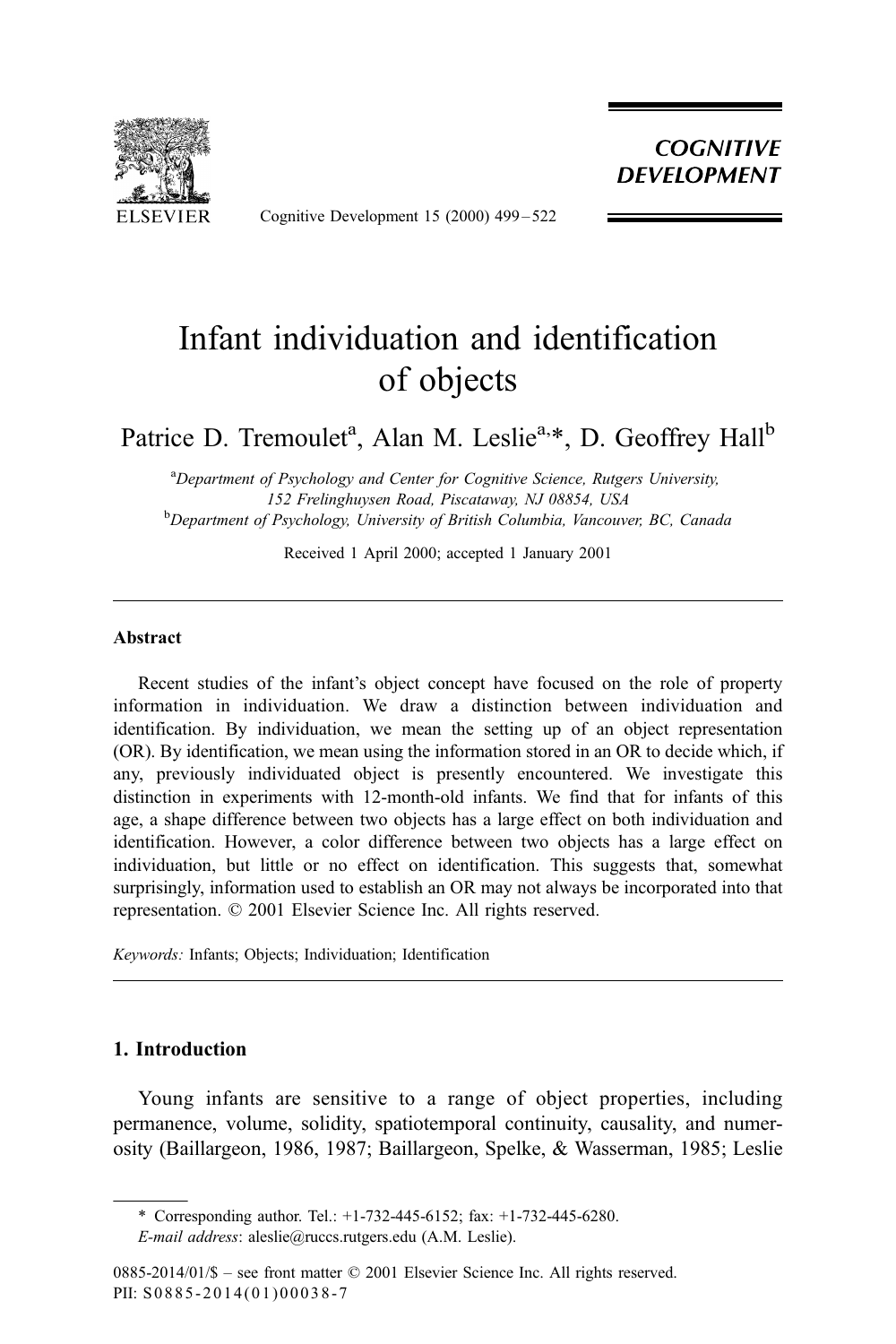& Keeble, 1987; Piaget, 1955; Spelke, 1988, 1994; Spelke, Breinlinger, Macomber, & Jacobson, 1992; Wynn, 1992). However, infants do not always make adult-like judgments based upon differences in objects' features (Simon, Hespos, & Rochat, 1995; Wilcox & Baillargeon, 1998; Xu & Carey, 1996). In one study (Xu & Carey, 1996), 10-month-olds were familiarized with a display in which a yellow rubber duck is removed from and placed back behind an occluding screen, followed by a toy truck which is taken out from and replaced behind the same screen. When the screen was removed to show either both objects (control) or only one of the objects (unexpected), the infants showed only baseline looking to the unexpected outcome, suggesting that they failed to register the presence of two objects behind the screen when presented sequentially. These infants showed different from baseline looking to the unexpected single object display only if they had an opportunity to see both objects simultaneously. Xu and Carey's (1996) 10-month infants individuated the objects on the basis of their distinct locations, but not on the basis of their featural differences. By 12 months of age, Xu and Carey's infants expected two objects behind the screen under both sequential and simultaneous presentation conditions. However, Wilcox and Baillargeon (1998) have found that younger infants  $(4-9)$  months) may use featural information to individuate objects under certain simplified presentation conditions (see also Wilcox, 1999).

When two objects differing only in shape or only in color are sequentially pulled out from and returned behind a screen, adults expect not only that two objects will be behind the screen (individuation), but also that the objects will have the appropriate shapes and colors (identity). Xu and Carey's (1996) results with 12-month-olds provide evidence only for the first of these expectations (individuation); they do not provide any direct evidence for the second (identification). Following sequential presentation of a duck and a truck, Xu and Carey's 12-month-olds expected two things behind the screen, but it is not possible to tell if their expectation was for 'a duck and a truck' as opposed to merely 'two things' (of indeterminate identity). To check this possibility, further conditions are required in which the screen reveals two ducks or two trucks. If infants expect simply 'two things,' then they will look only as long in these further conditions as in the original control condition. However, if they expect exactly 'a duck and a truck,' then these new conditions should be unexpected and attract longer looking.

Similar remarks apply to the studies of Wilcox and Baillargeon (1998). Those authors found that younger infants looked longer when a ball entered behind a narrow screen and a cube emerged than when a ball both entered and emerged. Such a finding may suggest that the infants inferred from the shape-featural differences between the objects that two distinct objects were involved. However, it remains an open question whether the infants, shown ball entering and cube leaving, expect a ball or merely some (indeterminate) thing to remain behind the screen. This could be tested by dropping the screen to reveal either a ball or a cube and seeing whether the cube attracts longer looking.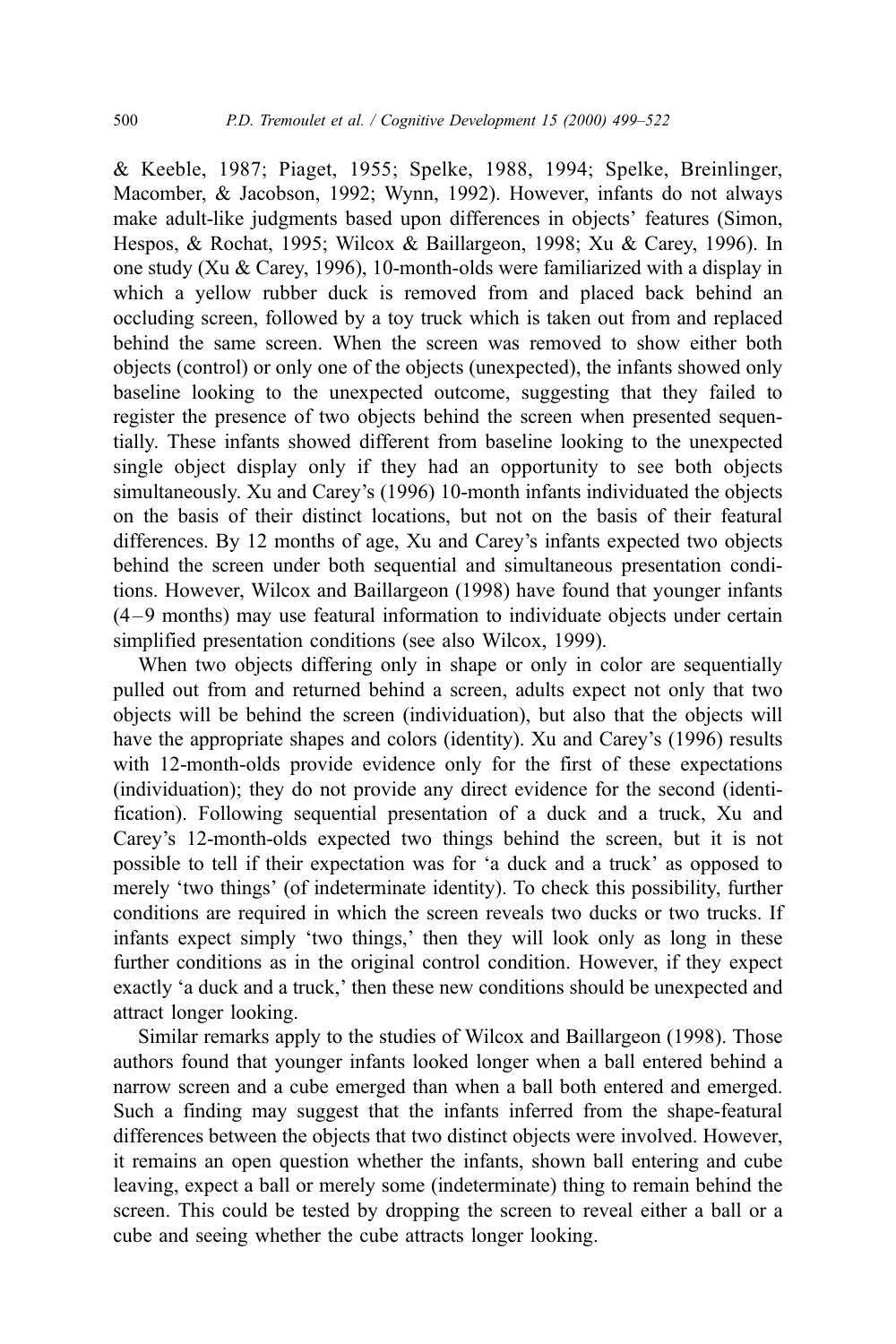Why is testing for identification, as well as individuation, important? The answer, following Leslie et al. (1998), has to do with the nature of the infant object representation (OR). There are various kinds of information  $-$  e.g., spatiotemporal continuity, shape, texture, kind, etc. — whose efficacy in driving individuation has been tested. Such tests probe the processes that establish the OR and ask, What kinds of information lead to the setting up of an OR? This question is investigated by asking how many ORs the infant establishes for a given stimulus display (e.g., Kellman & Spelke, 1983; Spelke, Kestenbaum, Simons, & Wein, 1995; Wynn, 1992; Xu & Carey, 1996). But, for identification, we ask a different question, namely, Given that an OR has been established, what information *must* it contain? Must an OR contain information describing the shape, the color, and the kind of the object it designates? Or must the OR contain *only* the information about the object that led to its establishment? Or is it possible for an OR *not* to contain the information that established it? These questions are just as fundamental to the nature of OR as questions about individuation.

Descriptive information contained in an OR is often required for later identification. Suppose, e.g., that an OR has been set up for an object behind a screen, but that it contains no shape information. The infant will expect an object to be behind the screen, but he will not expect that object to have any specific shape.

One way to test for identification information is for the experimenter surreptitiously to substitute an object of a different shape behind the screen. If the OR does not contain shape information, then the infant will be blind to this change. However, the experimenter must be careful that the substitute object has a shape that is familiar to the infant; otherwise, the infant may respond simply because the shape is novel rather than because he did not expect that object to have that shape. Only by substituting a familiarized but wrong-for-that-object shape does the experimenter address object identification rather than simply memory for shape.

Whereas there have been a number of studies recently that address how ORs are established by infants (individuation), little is known about the nature of the information contained in the resulting OR (identification). Also, little is known about the relation between object individuation and identification. The present paper addresses the last two questions.

Following Xu and Carey (1996), we hypothesized that 12-month-old infants who individuated two objects presented sequentially by noting a shape difference would expect not simply two objects but two objects with the familiarized shapes when the screen was removed. We expected the infants to try to identify each of the objects by shape. We tested this by familiarizing infants with a triangle and a disk removed from and returned behind a screen one at a time. Following familiarization, the screen was removed to reveal either (expected) the two familiar objects (disk and triangle) or (unexpected) two same shape objects (two disks or two triangles). If infants identify, as well as individuate, the objects by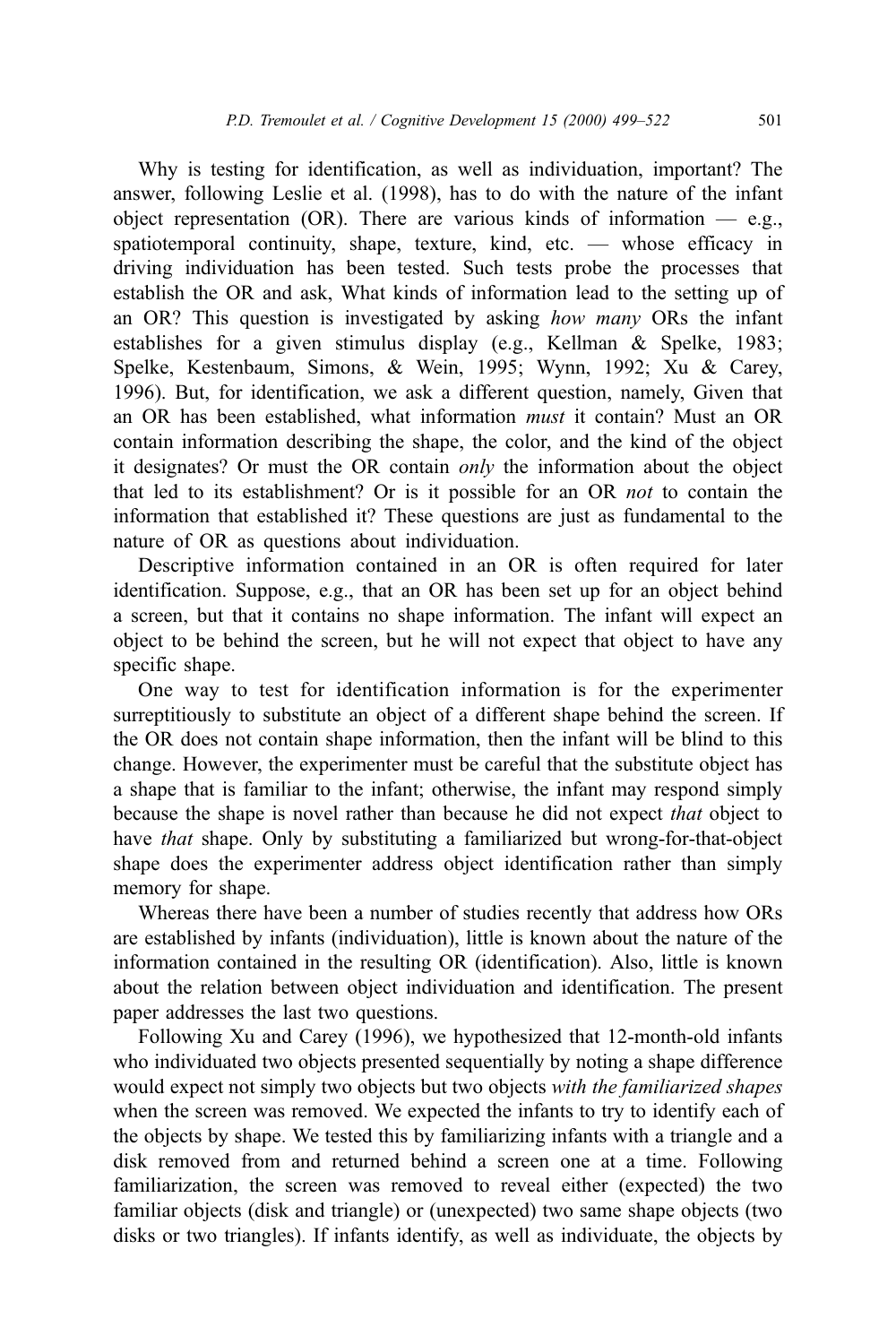shape, then infants will look longer at the unexpected same-shape outcomes, even though the particular shapes involved are familiar.

#### 2. Experiment 1

#### 2.1. Method

#### 2.1.1. Design

Infants in the Control condition were familiarized to a disk and a triangle. The objects were shown to the babies one at a time by drawing each from behind a screen then returning it before displaying the other object. Following three familiarization trials, three test trials were given. In test trials, the screen revealed the same two objects. In the Identification-by-Shape condition, infants were familiarized again to the disk and triangle displayed sequentially. In test trials, the screen revealed either two disks or two triangles, counterbalanced across subjects (see Fig. 1).

#### 2.1.2. Subjects

Twenty-four full-term infants aged between 11 months and 12 days and 13 months and 10 days (mean age 11 months and 29 days) with approximately equal numbers of males and females were randomly assigned to one of two conditions, 12 babies per condition. A further two infants were tested but rejected, one due to fussing, and one because of experimenter error.

#### 2.1.3. Materials

A pair of identical wooden disks, 10.5 cm in diameter and 0.9 cm thick, was used together with a pair of identical wooden triangles, 11.5 cm high with base  $10.5 \times 0.9$  cm<sup>2</sup> thick. All objects were painted bright blue. A white cardboard screen  $21 \times 24$  cm<sup>2</sup> was also used. These objects were manipulated by an experimenter wearing a black glove.

#### 2.1.4. Procedure

Subjects sat on parents' laps at a distance of approximately 0.75 m from the middle of a three-sided grey wooded stage, 49 cm (tall)  $\times$  97 cm (wide)  $\times$  64 cm (deep), illuminated by four concealed lamps. The room was illuminated by infrared lamps. Parents were asked to close their eyes during test trials, and to refrain from talking to the infant except to give comfort. The experimenter was concealed by a grey curtain at the back of the stage, so that only his/her gloved hand was visible. The stage was illuminated by four 20-W lamps. A computer signal turned the lights on to start a trial and turned them off again to end a trial. All infants were videotaped and a hidden observer, blind to condition, timed the infants' looks at the displays from a black and white head-and-shoulders en face video image.

502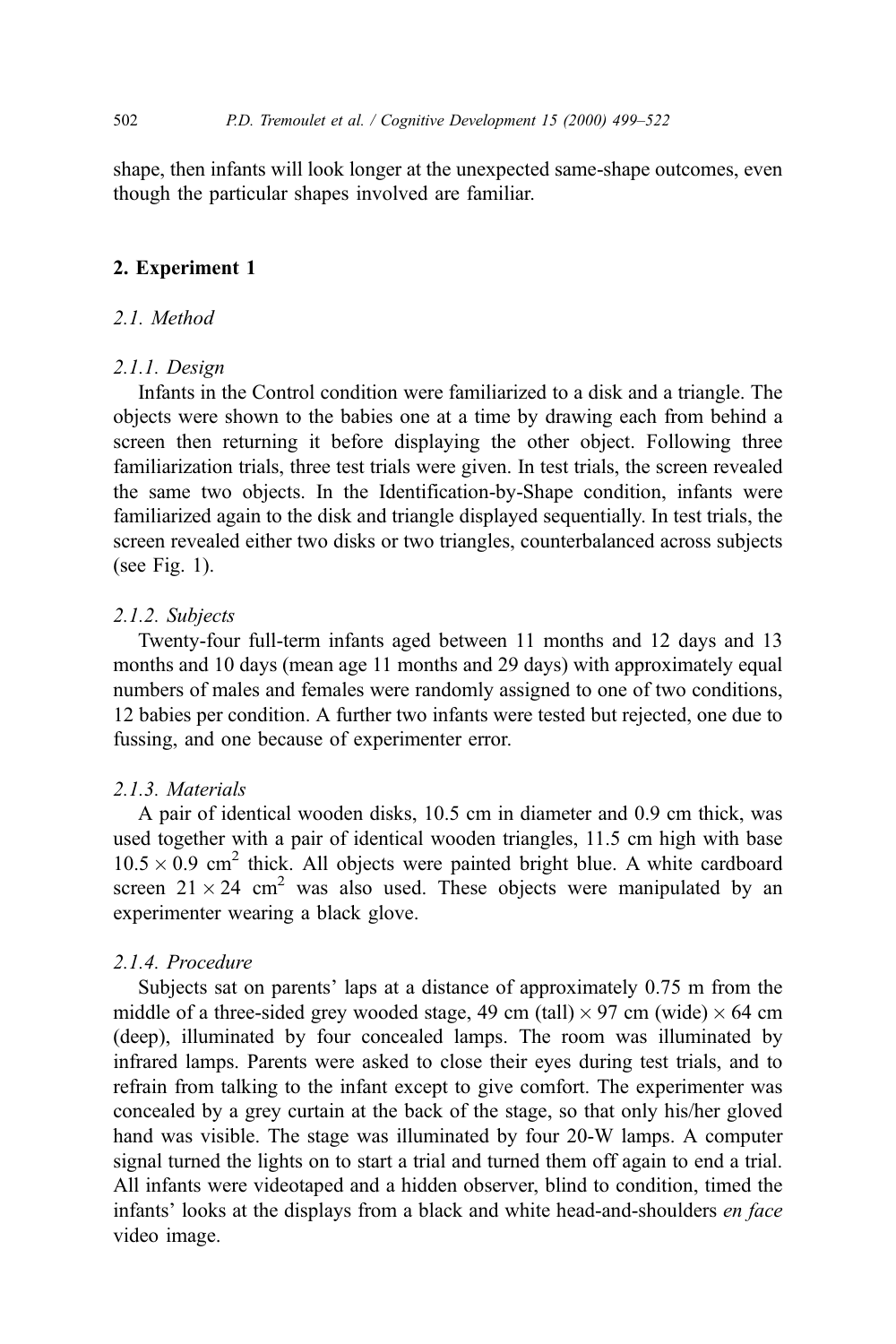## Disk and triangle are shown sequentially



# Conditions

Fig. 1. Experiment 1 began with three familiarization trials (familiarization phase above) in which a triangle and a disk were alternately removed from and then placed back behind a screen. The objects were visible each time for about 2 s each, but were never visible simultaneously. During each familiarization trial, each object was presented twice. In test, each object was presented once as before, then the screen was removed to reveal two objects. In the Control condition, the screen revealed the previously seen objects. In the Identification-by-Shape condition, the screen revealed two identical objects (either two disks or two triangles). The shape of the first seen object, the positions of the objects when revealed, and the side of the unexpected object were counterbalanced across subjects.

The experiment began when the stage lights came on, revealing an empty stage with only a screen turned sideways so that the baby could see that there was nothing behind it. The experimenter's black gloved hand then entered through the back curtain, moved the screen to the middle of the stage, and turned it orthogonal to the infant's line of sight. The lights were turned off and then the experimenter introduced the objects through the back curtain. (Because the room was very dark, and the experimenter's hand and the objects were always occluded from the infant by the screen, the objects were not visible while being added.) Three identical familiarization trials were presented. Each of these trials began when the lights came on and the experimenter grasped one of the objects behind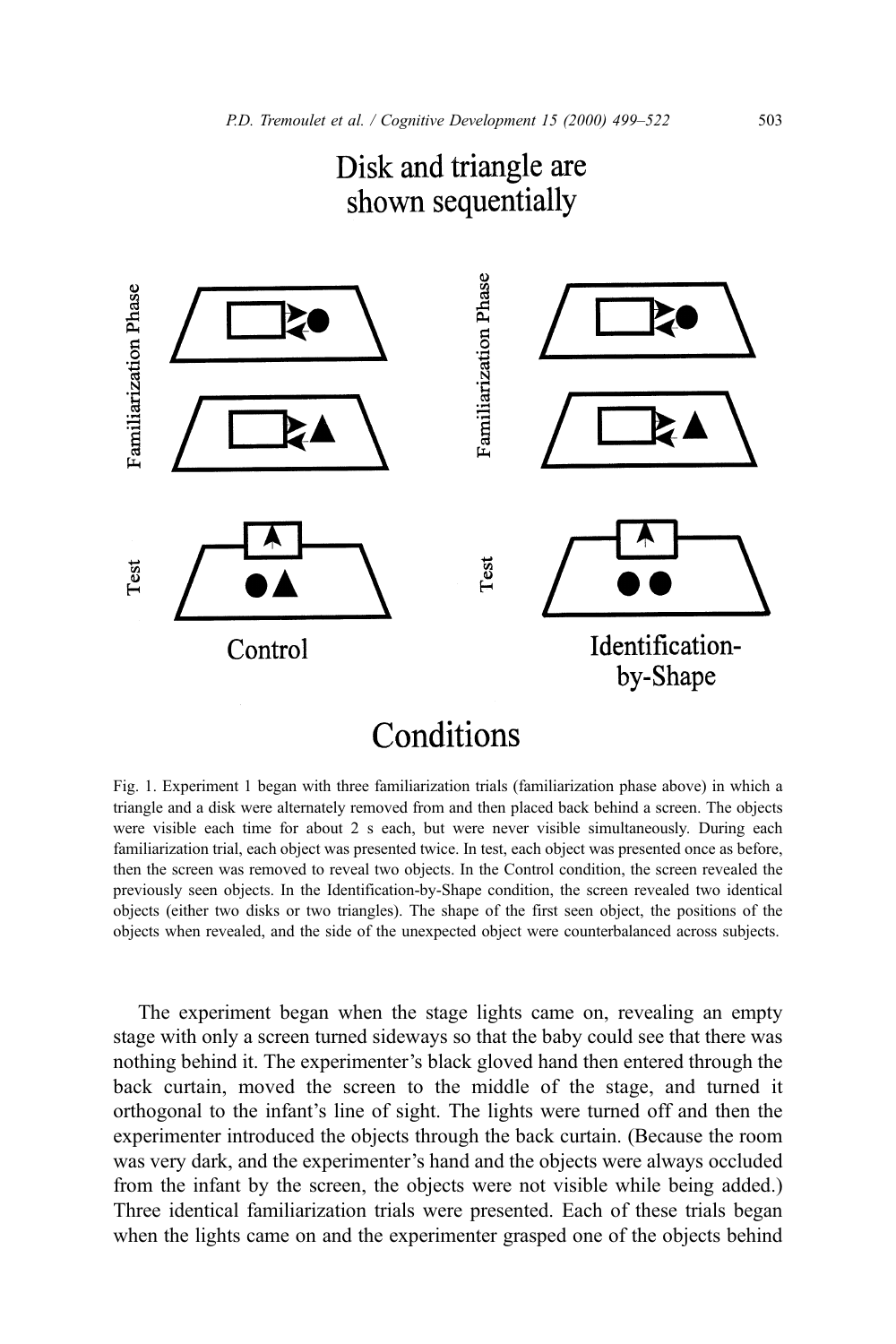the screen. The experimenter's right arm extended onto the stage through the gap in the back curtain; thus, it was initially occluded from the infant's view. The experimenter took 1 s to move the first object about 45 cm, placing it next to the screen. During movement, the lower forearm, covered in a black glove, was visible, as well as the object. After placing the object in view, the experimenter rested his/her hand directly behind the object on the stage, leaving the object stationary for about 2 s. Then he/she returned the object behind screen, again taking 1 s to move it approximately 45 cm. Next, the experimenter used the same method to pull out the second object, display it, and return it. This entire sequence was repeated once and then the lights were turned out, completing a familiarization trial. Thus, each object was stationary and visible for about 2 s per display, for a total of 4 s per familiarization trial. Timing of the presentation was regulated by a metronome beating every second.

Following the three familiarization trials, three test trials were given. In each test trial, the two objects used during familiarization trials were sequentially displayed, as during the first half of a familiarization trial, and then the screen was moved to the side and rotated by  $90^{\circ}$  to reveal the outcomes (see Fig. 1). On Identification-by-Shape trials, one of the original objects was surreptitiously replaced with another that differed in shape: the experimenter used his/her left hand to add a third object and to remove one of the familiarized objects through the gap in the back curtain, which was occluded by the screen. In the Control trial, a novel object was added through the gap and then removed again to ensure that the mechanics were the same in both conditions. Timing of looking, recorded by computer, began immediately after the screen was moved aside on test trials. Trials ended when infants had looked continuously for a minimum of 1.5 s and then looked away continuously for 2 s. The left-right positions of the objects were counterbalanced across test trials. In the Identification-by-Shape condition, the shape of the object last visible immediately prior to removal of the screen was also counterbalanced.

#### 2.2. Results

In-session scoring was later checked by a second observer who produced a second measure of a subject's looking time by using a videotape showing the infant's behavior during an experimental session. The second observer was always blind to condition. Inter-observer agreement was computed by subtracting the difference between the first and second observers' looking time measures and dividing by the first observer's measure; it averaged 92%. There were no statistical effects of gender, shape of object first moved, left-right position of changed object, or shape of changed object. Looking times averaged across the three test trials for each condition are shown in Fig. 2. Infants in the Control condition looked for a mean of 7.5 s and in the Identification-by-Shape condition for 11.7 s. Looking times were analyzed by ANOVA with factors Trials  $(3) \times$  Conditions (2). Trials was a significant main effect [ $F(1,22) = 14.52$ ,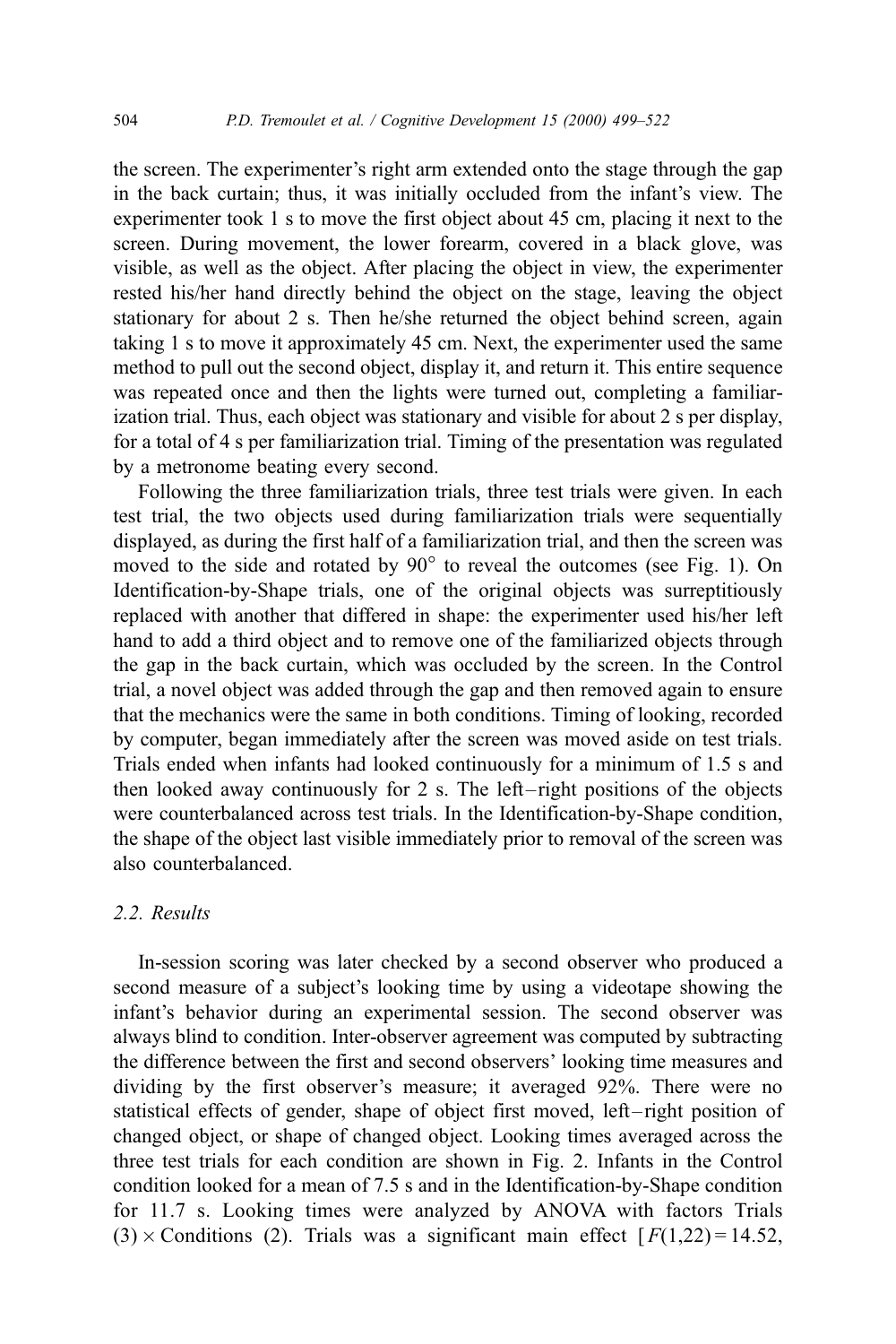

**Identification by Shape** 

Fig. 2. Results of Experiment 1.

 $P = .001$ ] with no Trials  $\times$  Conditions interaction  $[F(1,22) = 0.5, \text{ ns}]$  reflecting a uniform decline in looking across trials. Conditions produced a highly significant effect  $[F(1,22)=11.7, P=.002]$ . Effect size was calculated using  $\eta^2$  which showed that Condition accounted for 34.6% of the variance.

#### 2.3. Discussion

Our results show that when sequentially shown two objects that differ in shape (disk vs. triangle), our 12-month-old infants looked longer when the screen revealed two identical objects (e.g., two disks) than when it revealed the two original objects. By 12 months, infants will not only use property information to individuate objects when spatiotemporal information is ambiguous, but will also use that information, at least shape information, to identify the objects involved. Xu and Carey's (1996) theoretical claims require the infant to expect not simply two things behind the screen but two things with determinate, i.e., the familiarized, identities. Their original studies failed to include the appropriate conditions to test this. However, our first experiment provides an appropriate test and suggests that shape can drive object identification at 12 months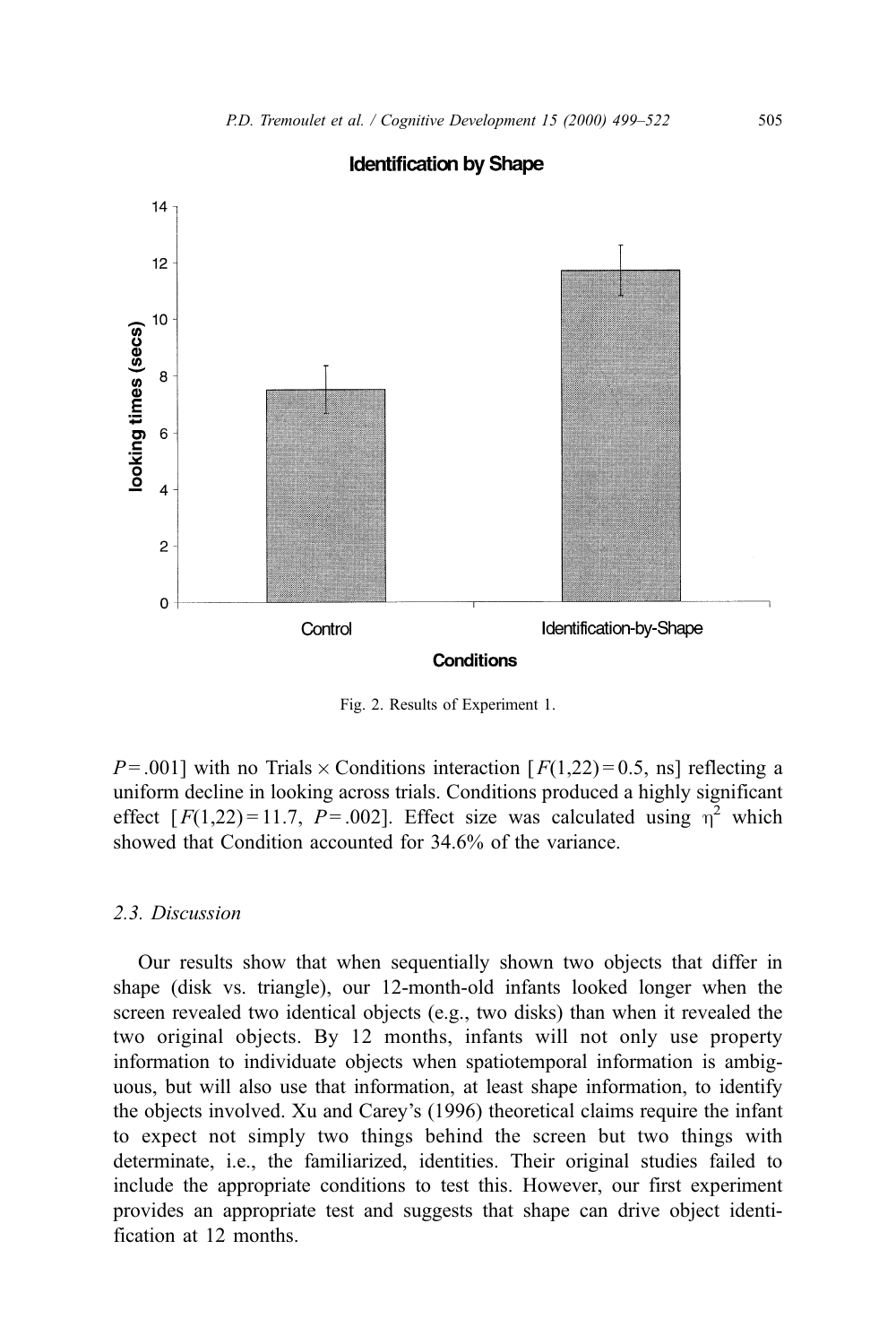In Experiment 2, we test whether color can also drive object identification at this age.

#### 3. Experiment 2

#### 3.1. Method

#### 3.1.1. Design

Infants in the Control condition were familiarized to a blue disk and a red disk. The objects were shown to the babies one at a time by drawing each from behind a screen then returning it before displaying the other object. Following three familiarization trials, three test trials were given. In test trials, the screen revealed the same two objects. In the Identification-by-Color condition, infants were familiarized again to the red and blue disks displayed sequentially. In test trials, the screen revealed either two red disks or two blue disks, counterbalanced across subjects (see Fig. 3).

#### 3.1.2. Subjects

Twenty-four full-term infants aged between 11 months and 16 days and 12 months and 28 days (mean age 12 months and 6 days) with approximately equal numbers of males and females were randomly assigned to one of two conditions, 12 babies per condition. A further two infants were tested but rejected, both because of fussing.

#### 3.1.3. Materials

A pair of wooden disks, 10.5 cm in diameter and 0.9 cm thick, were used, one painted bright red, the other painted bright blue. Otherwise, materials were the same as in Experiment 1.

#### 3.1.4. Procedure

The procedure was the same as in Experiment 1. The stimulus displays used are illustrated in Fig. 3.

#### 3.2 Results

Inter-observer agreement, calculated in the same way as in Experiment 1, averaged 90%. There were no statistical effects of gender, color of object first moved, left-right position of changed object, or color of changed object. Looking times averaged across the three test trials for each condition are shown in Fig. 4. Infants in the Control condition looked for a mean of 8.5 s and in the Identification-by-Color condition for 9.7 s. Looking times were analyzed by ANOVA with factors Trials  $(3) \times$  Conditions (2). Trials was not significant as a

506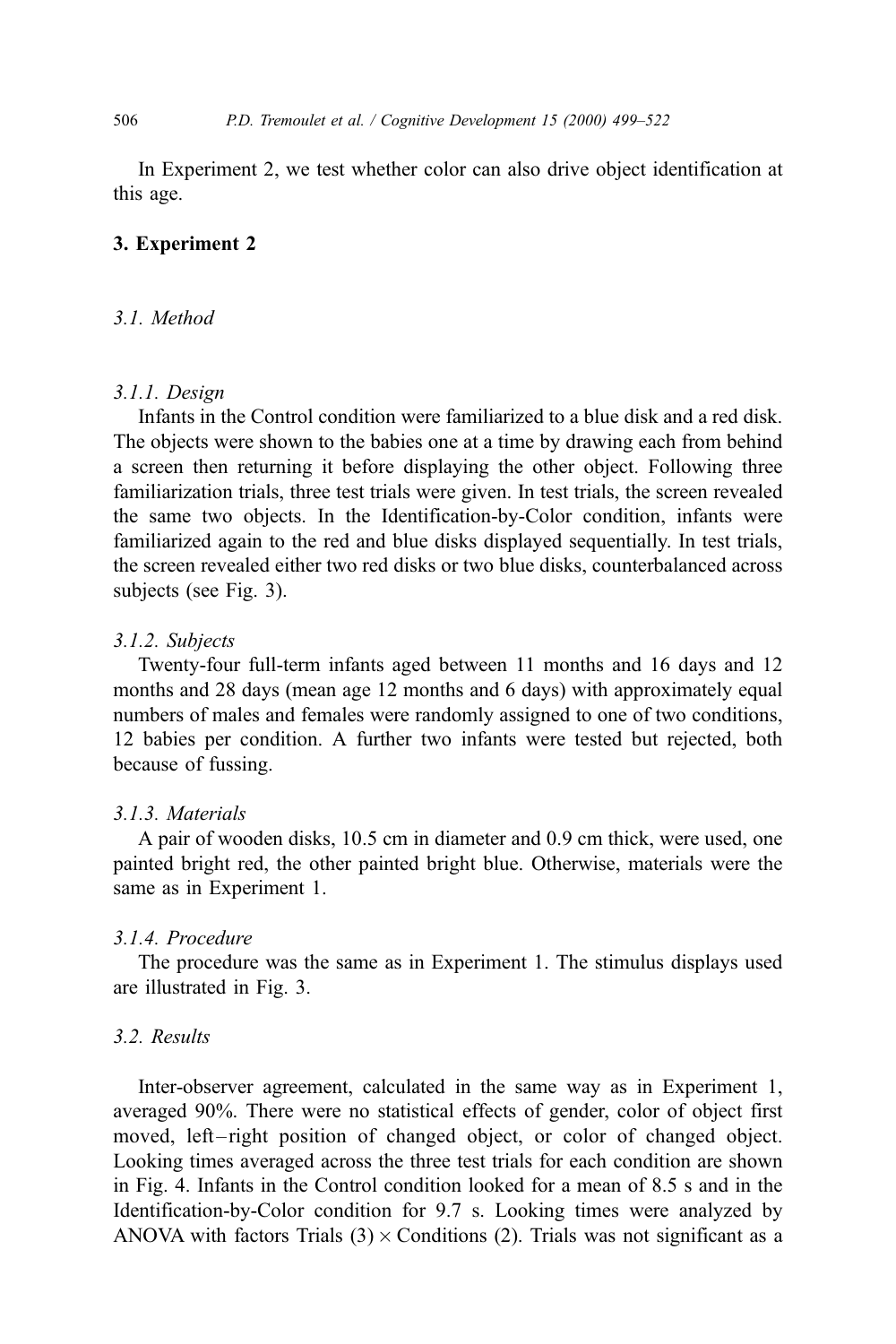

Fig. 3. Experiment 2 began with three familiarization trials in which two differently colored disks were alternately removed from and then placed back behind a screen. The procedure was the same as in Experiment 1. In the Control condition, the screen revealed the previously seen disks. In the Identification-by-Color condition, the screen revealed one of the previously seen disks plus another of the same color. The color of the first seen object and positions of the objects revealed (in the Control condition) were counterbalanced across subjects.

main effect  $\lceil F(2,44) = 1.85$ , ns or in interaction with conditions  $\lceil F(2.44) = 1.4$ , ns]. Conditions main effect was not significant  $[F(1,22)=0.65, \text{ns}]$ . Effect size of condition was calculated as  $\eta^2$ : the effect of color on identification accounted for only 2.9% of the variance.

#### 3.3. Discussion

When 12-month-olds were familiarized sequentially with two objects which differed only in color (e.g. red vs. blue), they did not subsequently look longer when the screen revealed two red (or two blue) objects. The fact that subjects in the Identification-by-Color condition did not look longer than those in the Control condition suggests that our infants failed to attend to the colors of the objects behind the screen. One possibility is that 12-month-olds completely ignore color. Infants of this age have normal color discrimination (Bornstein, Kessen, & Weiskopf, 1976) and, under some circumstances, 9-month-olds find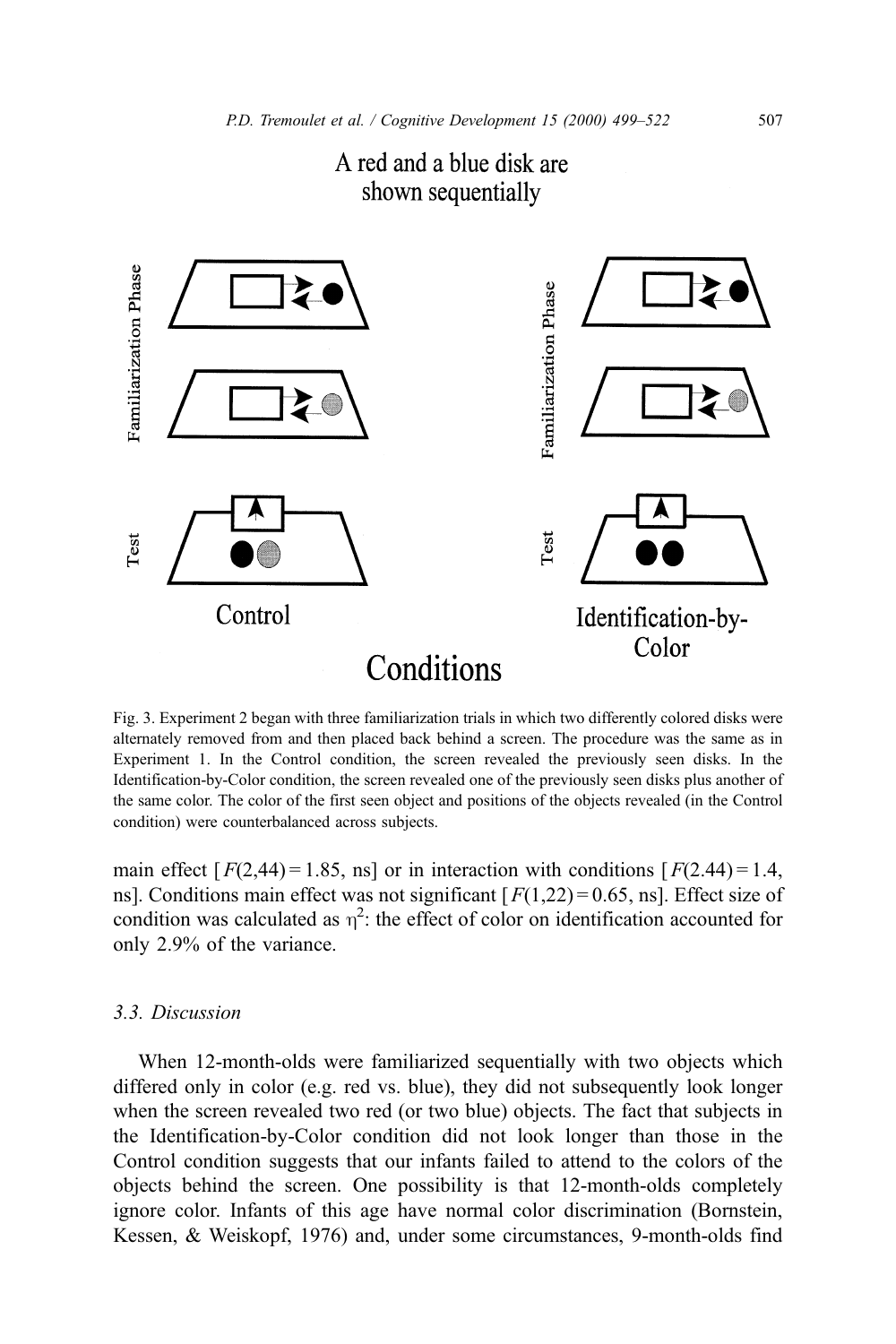

#### **Identification by Color**

Fig. 4. Results from Experiment 2.

color properties more salient than shape (Coldren & Colombo, 1994). It would therefore be surprising if our 12-month-olds had simply failed to attend the color differences. Another possibility is that color differences are detected and, in fact, signal distinct objects; however, the information about the color does not enter the OR. If so, this information would not be available for identification. Given this possibility, we were unwilling simply to assume that failure to use color for identification necessarily entails that color cannot be used for individuation. Instead, we tested this possibility experimentally by comparing the effect of color on individuation to its effect on identification.

Our question was, Does color have an equally small effect on individuation as it does on identification? At first blush, it seems it *must*. Consider what happens when two differently colored, but otherwise identical, objects are presented alternately and sequentially. Each object is removed individually from behind a screen, displayed briefly, then returned behind the screen before the next object is removed, displayed, and then returned. The two objects are never seen together. If the infant is to distinguish, and thus individuate, the objects across presentations, he/she must retain color information from the first presentation in order to notice that the object presented second has a different color from the object presented first; he/she must then, on the third presentation (when the first object is shown again), recognize that this shows the same color as the first presentation and is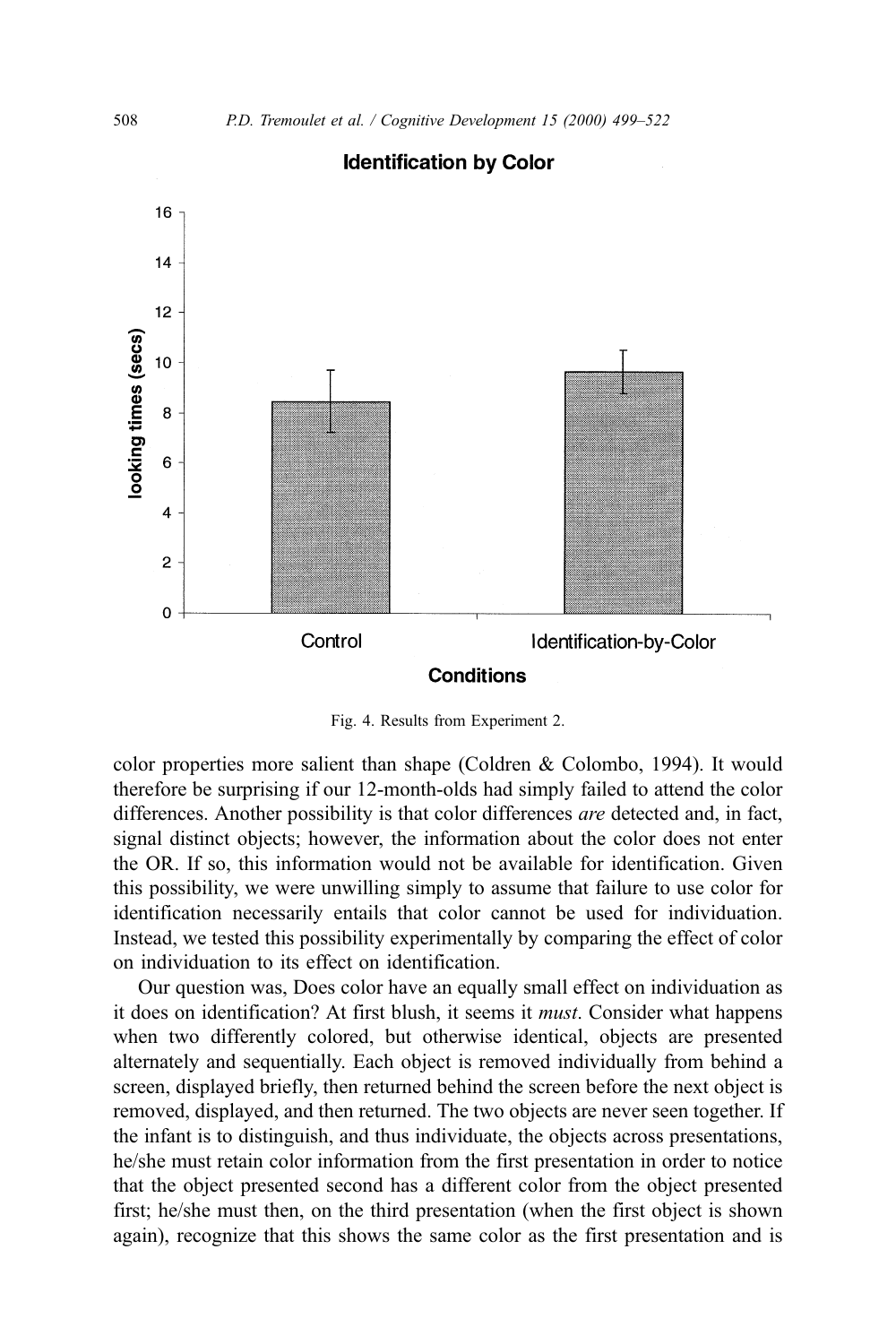therefore (probably) the same object as the one seen on the first presentation; he she must again retain the color information through the fourth presentation to recognize this is the same color seen in the second presentation and is therefore (probably) the same object as that seen on the second presentation; and so on throughout the alternating trials. Therefore, individuating the objects by color presupposes identifying the objects by color. QED.

The above commonsense analysis appears compelling. However, it is not decisive. It is conceivable that featural information may signal for the establishment of an OR, yet remain in a different part of the processing system from the OR, and not enter into the OR. For example, suppose, when our red disk first appears, that the infant's visual system registers the novelty of the color information and that the apparent novelty signals that a new OR should be constructed in working memory. Suppose also that the color information responsible for the individuation decision remains stored in the visual system and does not attach itself to the OR in working memory. Without the attachment or binding of the color feature information to the OR, it will not be available for object identification purposes. But, because it remains in the visual system, it is available for *color* identification purposes. Subsequently, when the green disk appears, a second novel color signal from the visual system is generated. This triggers the creation of a second OR in working memory, again without any color information being bound to the OR. So now, working memory contains two ORs, neither of which contains information specifying which color directed its creation. The commonsense analysis of the previous paragraph implicitly assumes that any information which leads to the establishment of a representation must *necessarily* be displayed by that representation. But, clearly, that is not the case.

The speculative model above shows that individuation by color does not logically entail identification by color. But is there any reason to take this possibility seriously? One reason is that similar processes are thought to play a role in adult visual attention. For example, Treisman has distinguished between 'feature maps' and 'object files' (Treisman, 1988; Kahneman, Treisman, & Gibbs, 1992). The key distinction in Treisman's model is that featural information may be registered across a set of different 'feature maps' without being gathered together in an object file. It is only when this information has been entered into an object file that the perceiver is able to identify which object carries which features. Sagi and Julesz (1985) report that subjects are much faster at discriminating and detecting targets that differ in only a single feature than they are at identifying what that feature is. The dissociability of individuation and identification processes is also predicted by the FINST theory of multiple object tracking (Pylyshyn, 1989, 1994). This prediction has recently been confirmed in studies of multiple object tracking through occlusion in which adults track the locations of a set of objects but not their identifying features (Scholl & Pylyshyn, 1999). Leslie, Xu, Tremoulet, and Scholl (1998) and Scholl and Leslie (1999) have argued that similar processes play an important role in the infant's developing object concept.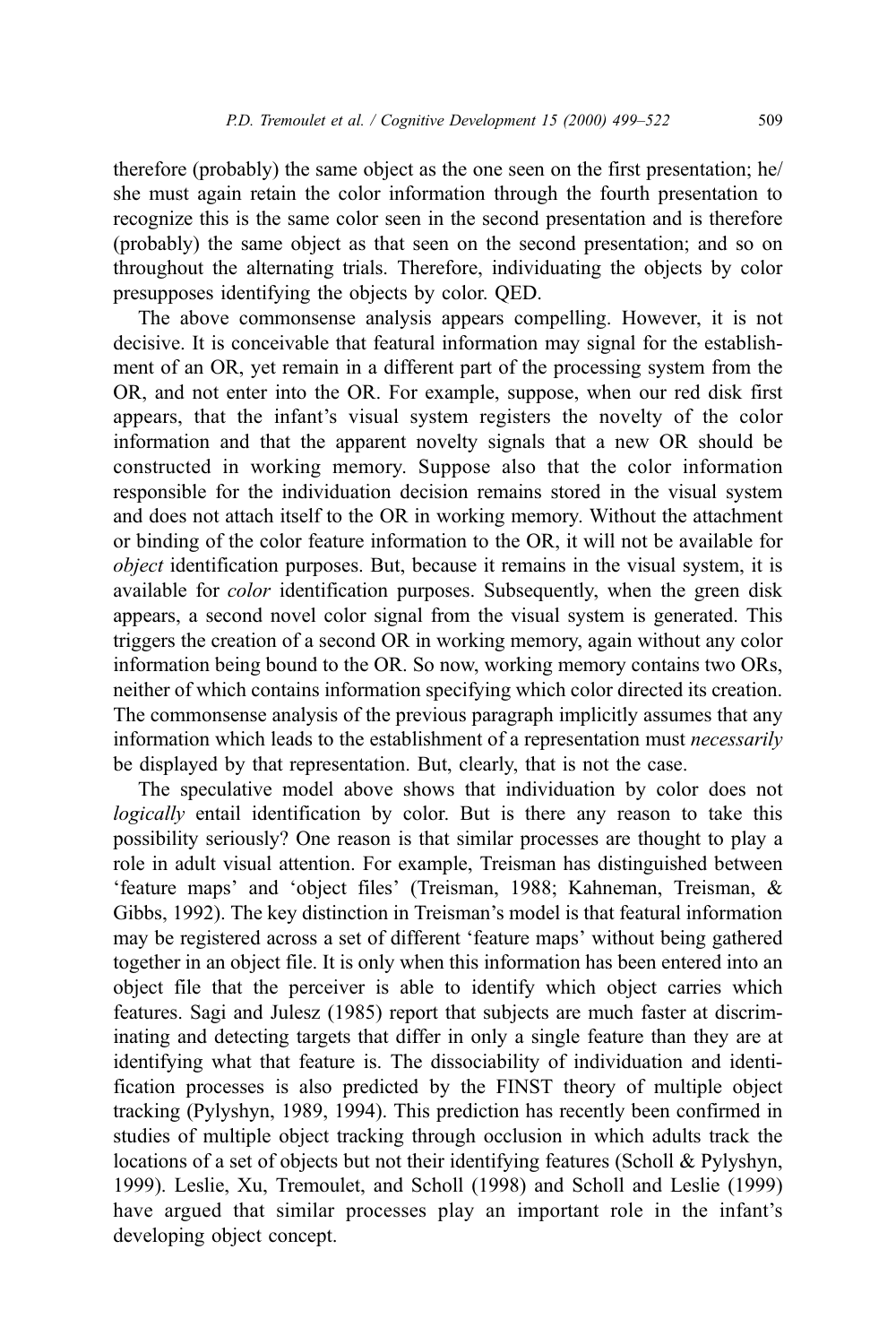Experiment 3 was designed to compare the effect of color on individuation with its effect on identification. In case infants require more time to encode color information than we provided in Experiment 2, we increased the time of each object presentation from around 2 s to around 3.5 s.

#### 4. Experiment 3

#### 4.1. Method

#### 4.1.1. Design

There were four conditions: Control, Individuation-by-Color, Identificationby-Color, and Identification-and-Individuation-by-Color (Fig. 5).

In the Control (Group 1) and Identification-by-Color (Group 3) conditions, infants were familiarized with alternating red and green disks presented one at a time, sequentially. Following familiarization, in the Control condition, the screen was removed to reveal one red and one green disk. In the Identification-by-Color condition, the screen revealed two same-colored disks (either two red or two green). Thus, in the Identification-by-Color condition, the color of one of the disks changed between familiarization and test. Longer looking in this condition would reflect infants' attention to the changed identity of one of the objects. These first two conditions were the same as the two conditions used in Experiment 2.

In the Individuation-by-Color (Group 2) and Identification-and-Individuationby-Color (Group 4) conditions, infants were familiarized with a 'single' object of constant color (either red or green) pulled out from and returned back behind the screen. To ensure that the mechanics of presentation were the same across these and the distinct object conditions, we alternated two objects that were identical in every respect including color. Since the objects could not be individuated, it appeared that the same object was presented repeatedly. Infants should therefore expect only a single object to be behind the screen.

Fig. 5. Experiment 3 began with three familiarization trials in which two differently colored disks (left panels) or two identical disks (right panels) were alternately removed from and then placed back behind a screen. When identical disks were shown sequentially, we assumed infants would believe they were viewing the same single object repeatedly and expect only one object behind the screen. Test displays were crossed with familiarization displays so that half the groups saw expected colors (top panels) and half saw unexpected colors (bottom panels). The procedure was the same as in Experiments 1 and 2, except that the objects were each visible during each presentation for about 3.5 s, instead of 2 s. In the Control condition, the screen revealed the previously seen disks. In the Individuation-by-Color condition, the screen revealed the previously seen disks (two disks of the same color). In the Identification-by-Color condition, the screen revealed one of the previously seen disks plus another of the same color. In the Identification-and-Individuation-by-Color condition, the screen revealed one of the previously seen disks plus another disk of a different color. The color of the first seen object, the positions of the objects revealed, and the side of the unexpected object were counterbalanced across subjects.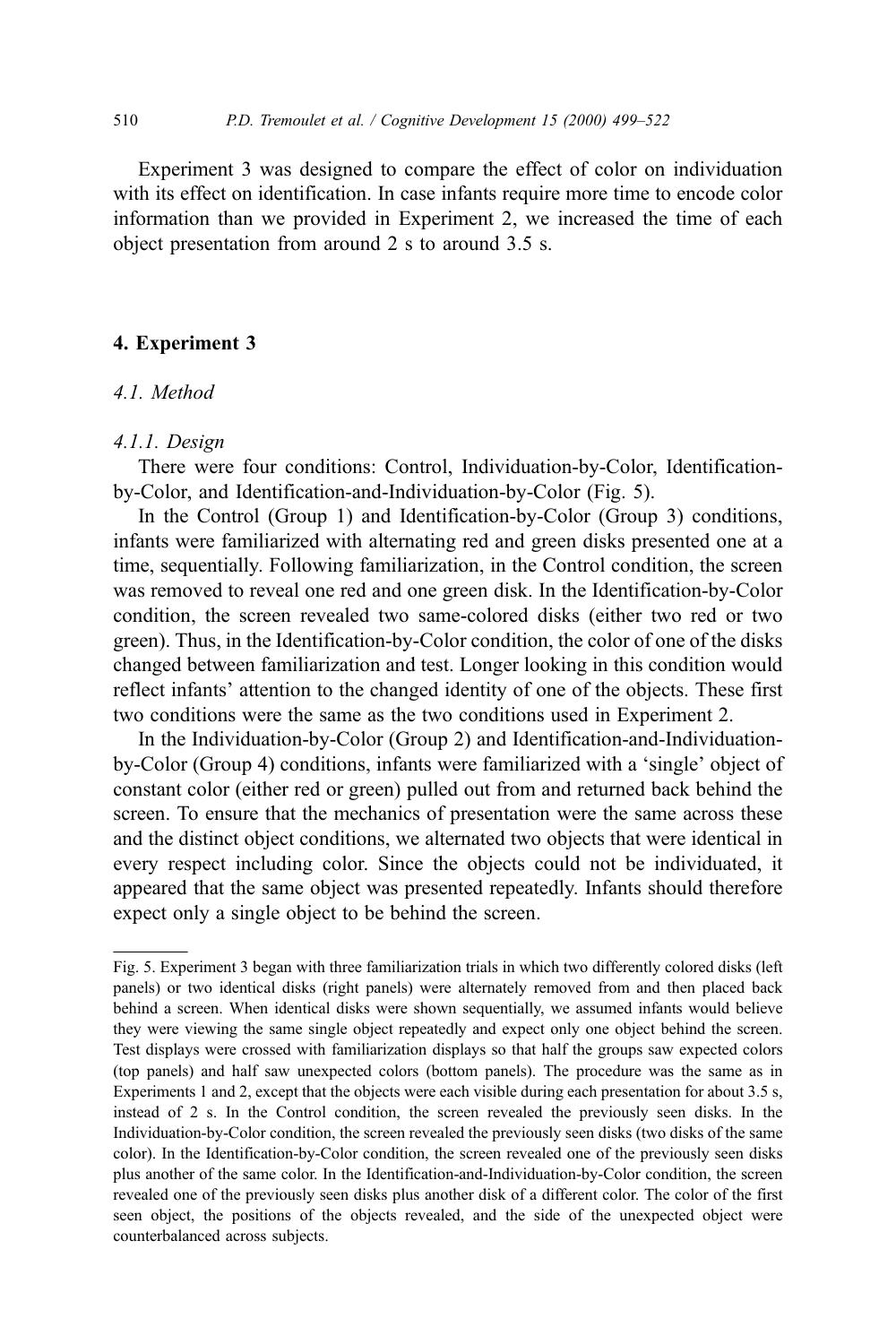In the test phase of the Individuation-by-Color condition, the screen revealed an unexpected number of disks (two), namely, those used in familiarization. In

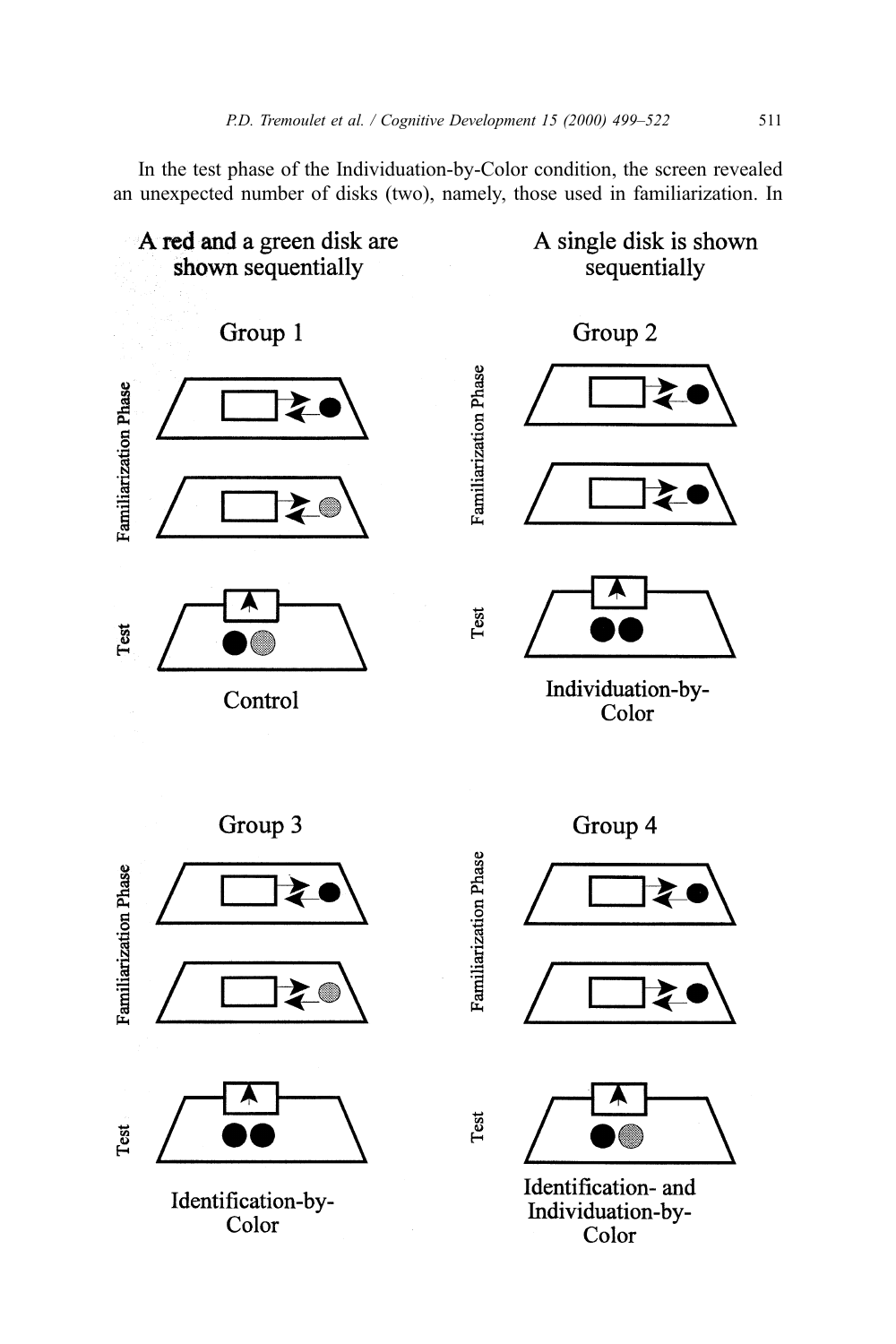this condition, no novel color was presented during test. Therefore, longer looking times relative to Control should be a response to an unexpected number of objects.

In the test phase of the Identification-and-Individuation-by-Color condition, the screen also revealed an unexpected number of disks (two), but this time one disk was red and the other was green. Recall that during familiarization we alternated two identically colored disks. Thus, in the test phase of this final condition, both an unexpected number of objects and a novel color were presented.

#### 4.1.2. Subjects

Forty-eight full-term infants (26 female, 22 male) with mean age of 12 months and 7 days (range 11 months and 16 days to 13 months and 1 day) were tested and assigned randomly to conditions with 12 subjects per condition. Nine further subjects were excluded because of sleepiness/distress.

#### 4.1.3. Materials

Two pairs of identical wooden disks, the first pair painted bright red and the second pair bright green, were used in all trials. The disks were 10.5 cm in diameter and 0.9 cm thick. In addition, a white posterboard screen  $34 \times 33$  cm<sup>2</sup>, with the front face covered by orange construction paper, was used. The base of the screen extended 6.5 cm from the back face, providing not only stability, but also a small ledge that the disks could rest upon. All objects were manipulated by an experimenter wearing ivory-colored gloves who placed the objects on and removed them from the stage described below.

#### 4.1.4. Procedure

The procedure was the same as in Experiments 1 and 2 except for the following details. The experiment began with the raising of a black felt curtain to reveal the orange screen centered on the stage. Subjects sat on parents' laps at a distance of approximately 1.6 m from the middle of a three-sided white posterboard stage, 55 cm (tall)  $\times$  90 cm (wide)  $\times$  45 cm (deep), with a light blue floor, illuminated by two concealed 40-W lamps. At that distance, the red objects had an average luminosity of 4.56 cd  $m^2$  and the green objects 3.39 cd  $m^2$ . The room was dimly lit and subjects, parents, and the stage were screened off from the rest of the room by dark drapes. The back wall of the stage was covered with a rectangular lattice of white posterboard that served to occlude the sides of a 'trapdoor' at the bottom center of that wall.

Each object was stationary and visible for around 3.5 s during each presentation, giving a total of 7 s per familiarization trial.

As before, immediately following the familiarization trials, three identical test trials were given. In each test trial, the two disks used during familiarization trials were pulled out sequentially for a single presentation then returned behind the screen. The screen was then lifted offstage to reveal the outcomes shown in Fig. 5. The occluded trapdoor in the back of the stage was used to enable the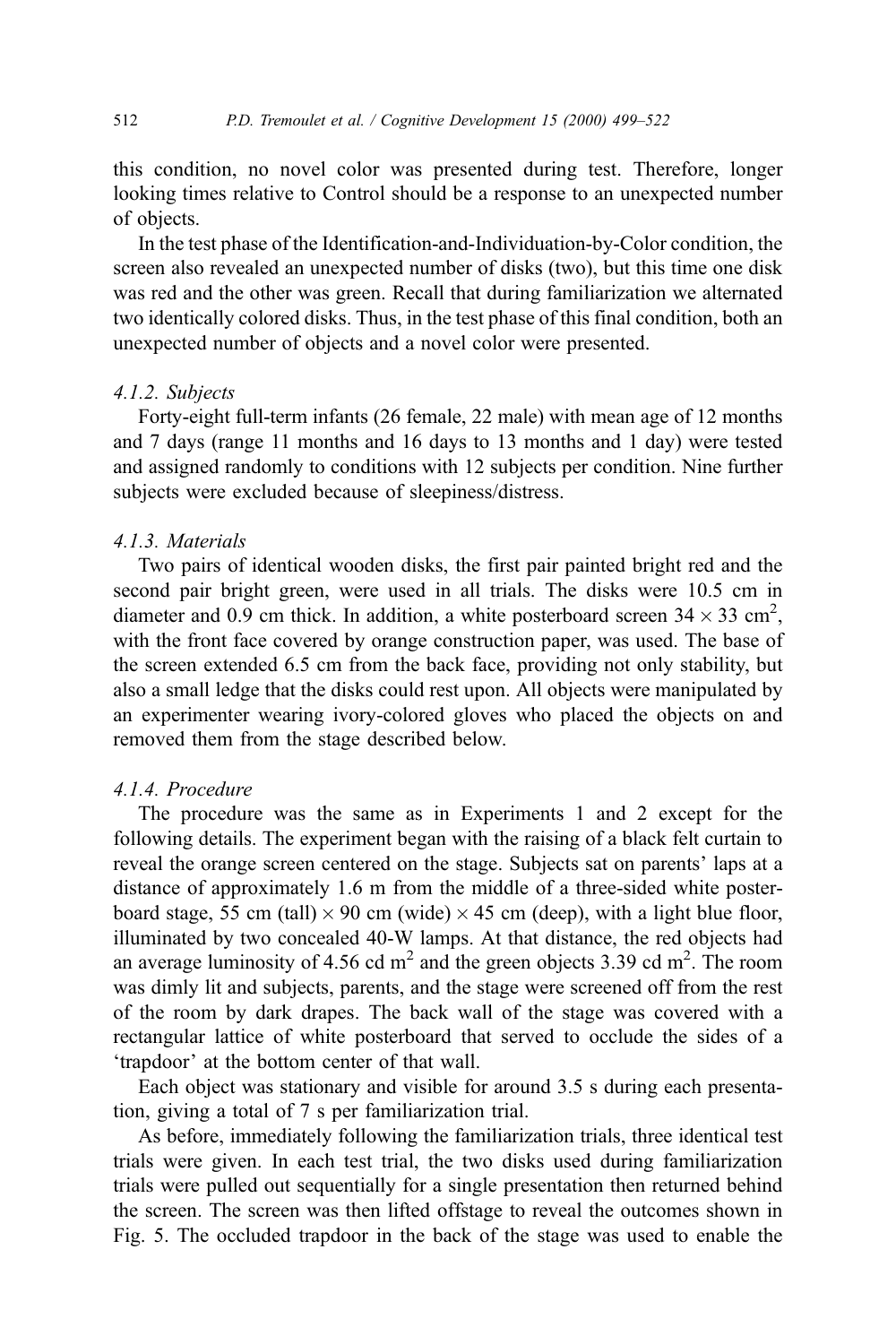experimenter to 'swap' objects. She introduced her left hand through the door and used this hand to pull an object off the ledge on the back side of the screen and then place an object back on the ledge on the back of the screen. After removing her left hand, she closed the door again, so that the back wall would appear completely uniform when the screen was later removed. The left-right positions of the disks were counterbalanced across presentations. In the Control and Identification-by-Color conditions, the color of the disk last visible immediately prior to removal of the screen was counterbalanced across subjects.

#### 4.2 Results

Inter-observer agreement calculated as in Experiment 1 was 94.5%. There were no statistical effects of gender, color of object first moved, left-right position of changed object, or color of changed object. Mean looking times of infants in the Control, Individuation-by-Color, Identification-by-Color, and Identification-and-Individuation-by-Color conditions were 9.5, 15.9, 12.4, and 18.2 s, respectively (Fig. 6). We analyzed these results using a repeated measures ANOVA with factors Trials (3)  $\times$  Color-on-Individuation (2)  $\times$  Color-on-Identification (2). The levels of factor Color-on-Individuation were Groups  $1+3$  (no number change) and Groups  $2+4$  (number change). The levels of factor Color-on-Identification were Groups  $1+2$  (no identity change) and Groups  $3+4$  (identity change). This analysis showed significant main effects of Trials  $[F(2,88) = 11.21, P < .001]$  and of Color-on-Individuation  $[F(1,44) = 9.04, P = .004]$ . The effect of Color-on-Identification was not significant  $[F(1,44) = 2.95, P = .09]$  and there were no interactions  $(F<1)$ .

To compare the size of the two effects that color had — on individuation and on identification — we calculated the amount of variance accounted for, using  $\eta^2$ . Color-on-Individuation factor accounted for 17% of the variance, while Color-on-Identification accounted for 6.3%.

#### 4.3 Discussion

Taken together with the results of Experiment 2, the results of the present experiment show that, under these testing conditions, color difference has little or no effect on identification. The very same color difference, however, produces a large effect on individuation. The comparison of main effects in the present experiment is based on 24 subjects per group, a sample size that is fairly large by the standards of the infancy literature. Our negative result on identification is therefore unlikely to be a Type II error by conventional standards. However, the more informative result is the effect size comparison showing that color had a nearly three times larger effect on individuation than on identification. This is striking because both effects reflect exactly the same experimental manipulation, namely, the colors of the objects shown during familiarization. Color difference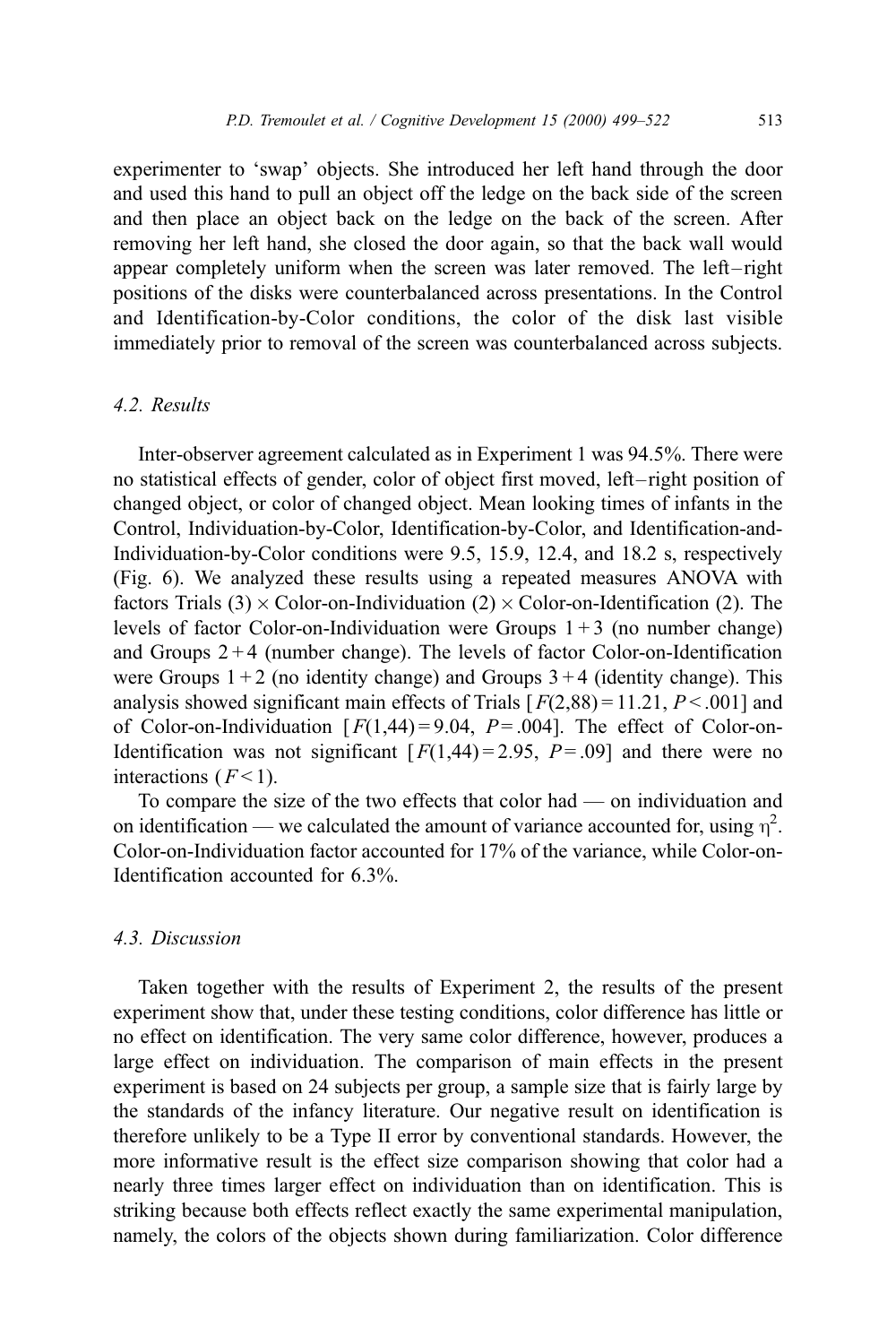# **Individuation by Color**



Fig. 6. Results from Experiment 3.

had a potent effect upon number expectations even as it had little effect on identity expectations.

It is possible that sequential presentation of the color difference placed a burden on infant processing that adversely affected the binding of color information to the OR (relative to shape information). Xu and Carey (1996) 'helped' their younger infants to individuate by using simultaneous presentation. Perhaps, simultaneous presentation will help our infants with identification, e.g., by increasing the salience of the side-by-side color difference. In our next experiment, therefore, we attempted to simplify the infant's task by presenting the objects together, so that their color difference would be obvious and detectable without memory.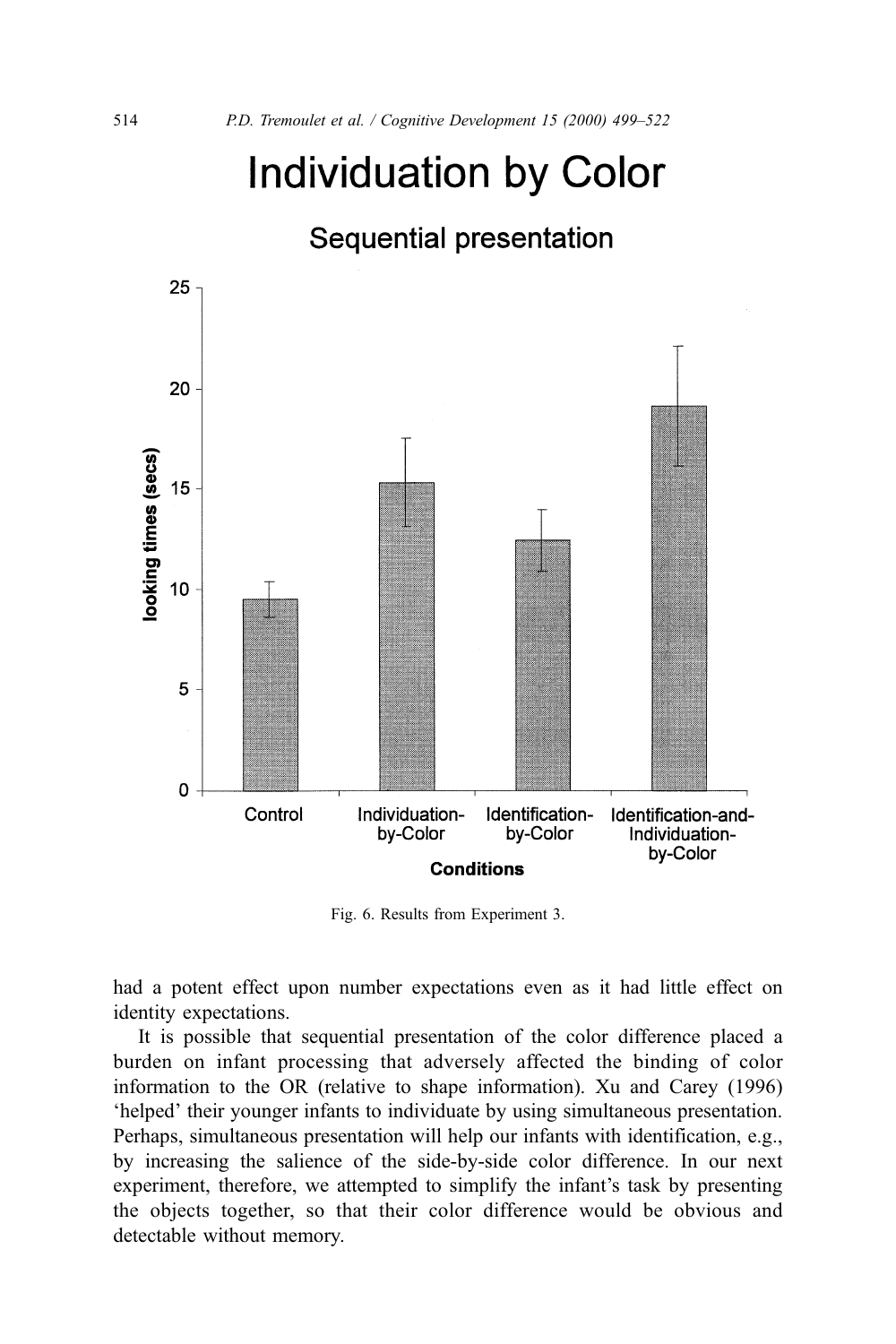#### 5. Experiment 4

#### 5.1. Method

#### 5.1.1. Design

There were two conditions. In the Control condition, infants were familiarized with two identical red (or green) disks shown simultaneously. In the Identification-by-Color condition, subjects were familiarized with a red disk and a green disk shown simultaneously. In both conditions, following familiarization, the screen was removed to reveal two red (or two green) disks. For control subjects, colors of objects matched across familiarization and test (see Fig. 7).

#### 5.1.2. Subjects

Twenty-four full-term infants (14 females and 10 males between 11 months) and 12 days and 12 months and 21 days, mean  $= 12$  months and 7 days) were randomly assigned to one of two conditions, Control or Identification-by-Color, with 12 infants per group. Ten further subjects were excluded because of sleepiness/distress.

#### 5.1.3. Materials

Materials were the same as Experiment 3.

#### 5.1.4. Procedure

The procedure was the same as Experiment 3 except that the stimulus objects were presented simultaneously during familiarization as well as during test. On each familiarization trial, the experimenter pulled the first disk out from behind the screen and placed it next to the screen. Then she pulled out the second disk and placed it next to the first so that both were visible. Then the first object was returned behind the screen, followed by the second. This sequence was repeated, completing a familiarization trial. As before, timing of the presentation was controlled by matching movements to a metronome beating every second. Each movement lasted for 1 s. Each object was stationary and visible for around 6 s during each of the two presentations per familiarization trial. The objects overlapped for four of these seconds; therefore, assuming the infant split attention evenly during the overlap, each object on average was exposed for 4 s for each of two presentations per trial, giving a total of 8 s exposure per familiarization trial. We thus again increased (to  $8 \text{ s}$ ) the amount of time given the infants to encode the color of an object per familiarization trial from 4 s in Experiment 2 and 7 s in Experiment 3.

As before, immediately following the familiarization trials, three identical test trials were given. In each test trial, the two disks used during familiarization trials were pulled out for a single presentation then returned behind the screen. The screen was then lifted offstage to reveal two identical red disks. The left-right positions of the disks were counterbalanced across presentations. In the Identi-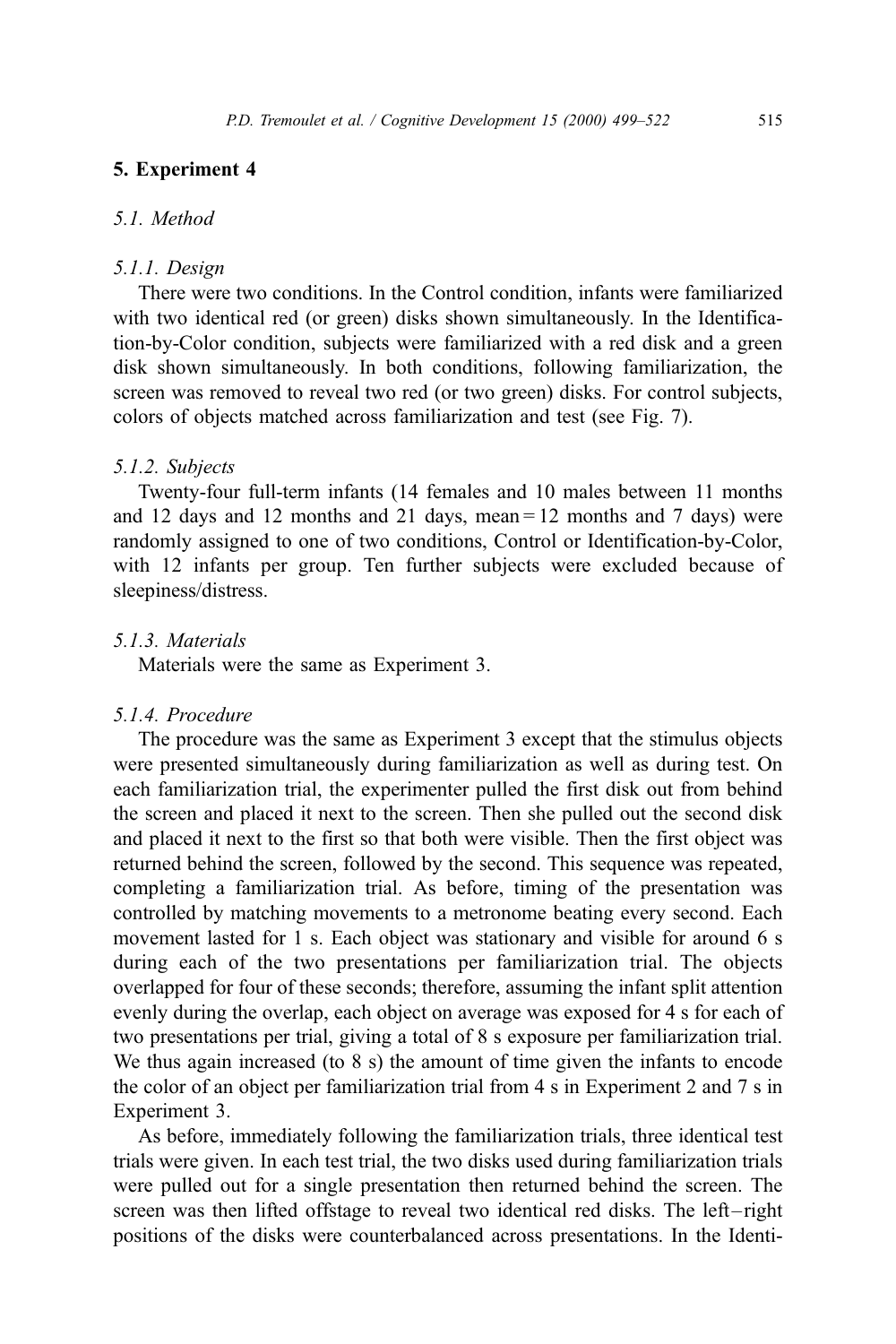

### Conditions

Fig. 7. Experiment 4 began with three familiarization trials in which two disks, either identically colored (both red or both green; Control condition) or differently colored (red and green; Identification-by-Color condition), were both removed from and returned behind a screen. The objects were moved individually but were simultaneously visible side by side for 4 s; each object was also visible alone for an additional 2 s during each presentation. Each familiarization trial consisted of two such presentations. In the test trials of both conditions, the objects were presented once more and then the screen was removed to reveal two identically colored disks. In the Control condition, the screen revealed the two familiarized disks. In the Identification-by-Color condition, the screen revealed one of the previously familiarized disks plus a new identically colored disk. In this condition, the color of object moved first and the color of changed object were counterbalanced across subjects.

fication-by-Color condition, the color of the disk last visible immediately prior to removal of the screen was also counterbalanced.

#### 5.2. Results

Inter-observer agreement calculated as in previous experiments was 94.4%. The mean looking times of subjects in the Control and Identification-by-Color conditions were 9.0 and 9.4 s, respectively (Fig. 8). A repeated measures ANOVA with factors Trials  $(3) \times$  Conditions (2) showed a significant effect of Trials  $[F(2,44) = 3.48, P = .04]$ , reflecting a uniform decline in looking times across trials. Conditions was not significant ( $F$ <1.0). Effect size  $\eta^2$  for Conditions was very small (accounting for 0.4% of the variance). There were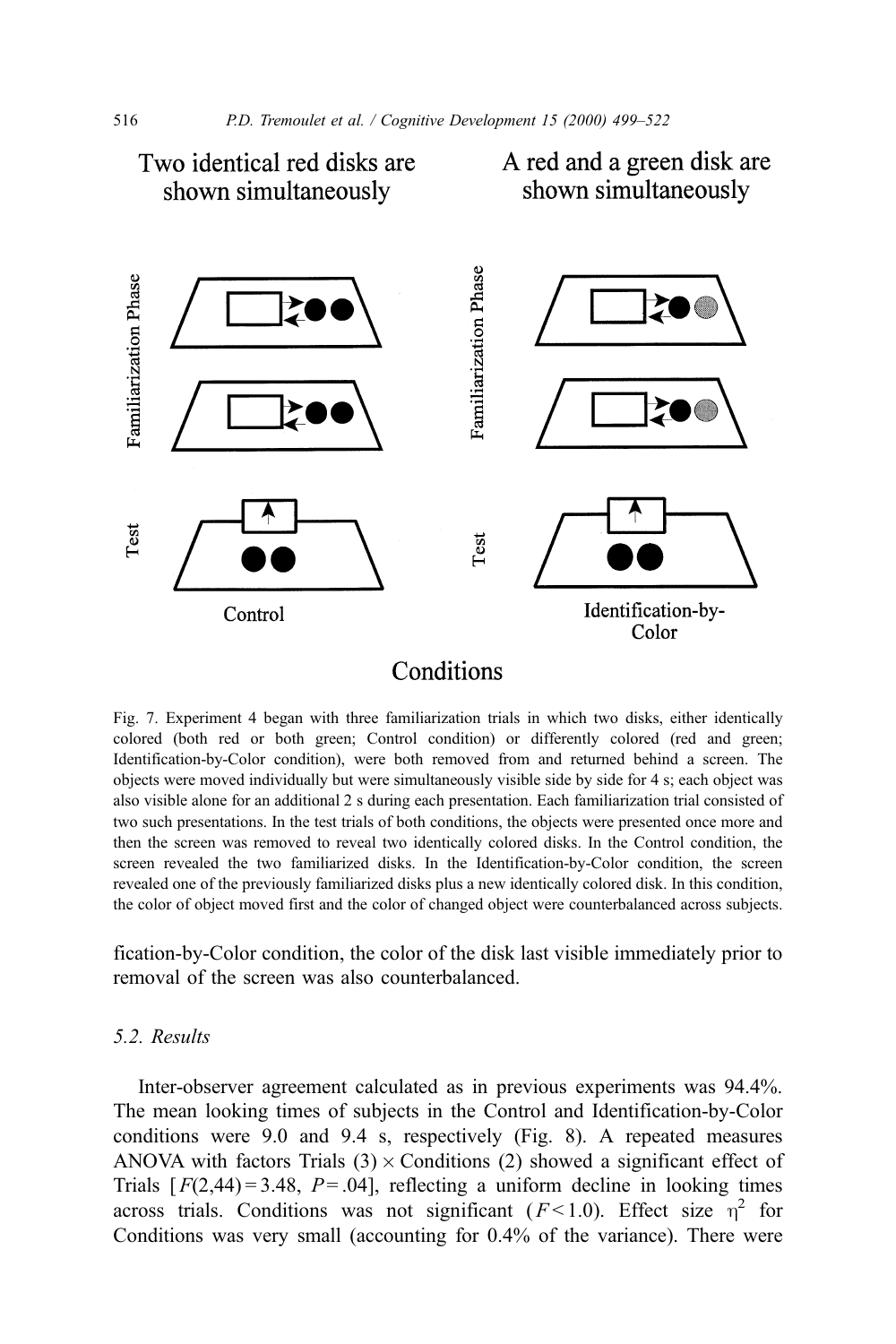

Fig. 8. Results from Experiment 4.

no statistical effects of gender, color of object moved first, or color of changed object.

#### 5.3. Discussion

Despite our attempts to help infants identify by color with simultaneous presentation, we found virtually no effect of color on identification. With simultaneous presentation, the objects can be individuated by location. However, while they are side by side, there is opportunity for the infants to actively compare the objects (Mandler, 1992) and to note their color difference without having to rely on memory. Despite this, following familiarization to differently colored objects, infants were not surprised when the screen revealed two identically colored objects.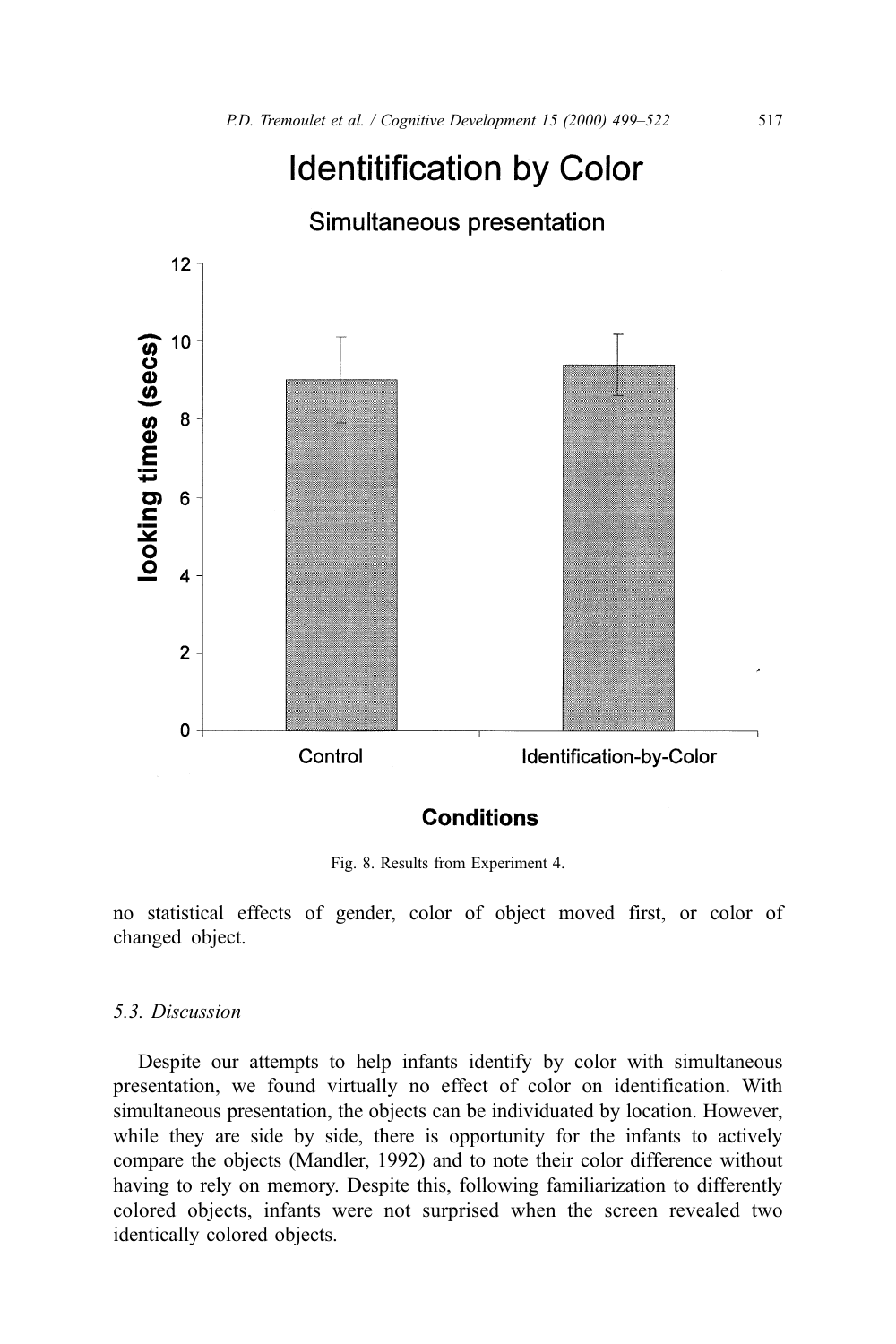#### 6. General discussion

At 12 months, infants apparently will use shape differences both to individuate and to identify objects through occlusion when the objects are presented sequentially. At the same age, color appears to be used only to individuate objects. Our infants did notice the color of the objects that we showed them. If shown two differently colored objects sequentially, they expected two objects to be revealed. If shown two same colored objects sequentially, infants did not expect two objects to be revealed. Despite this, infants had no clear expectation of which color each object should be. If color is not 'important' enough to the infant to determine identification, then why should it have been 'important' enough to determine individuation? After all, the individuation judgment must involve identifying successive object presentations as 'same' or 'different' based on color. So how are we to account for this apparent paradox?

The key will be to understand the underlying processing mechanisms. Depending upon the exact circumstances, tracking physical objects will involve different kinds of interactions between sensory systems, working memory representations, and long-term memory representations. Our current observations suggest that there are at least two distinct ways in which color information can function. One is to signal for the establishment of a new OR. A second is for color information to feed into and bind with the OR. What our results suggest is that the first process can sometimes occur without the second.

We do *not* claim that infants *never* can identify objects by color. Nor do we suggest that infant ORs are incapable of representing color. On the contrary, we believe it is perfectly possible for an infant OR to bind color information. What we do propose is that color information is not *necessarily* entered into an OR; it is possible for an OR to fail to specify the color of the object. Secondly, even in the case where an OR has been established on the basis of detecting a color difference between one object and another, the resulting OR does not *necessarily* contain color information. If true, these claims have important implications for the nature of infant ORs and for the processes that create and modify ORs.

#### 6.1. A model for infant OR

We propose the following model. The infant OR can be extremely sparse and lack any featural information whatsoever. For example, the OR can be a 'bare' index or pointer of the sort discussed by Leslie et al. (1998). The 'bare' OR would simply allow attention to move rapidly to the current location of the object, but would not contain even shape information. This model is consistent with previous findings. The younger infants of Xu and Carey (1996) who succeed in their spatiotemporal condition may have indexed two objects without considering featural information. Likewise, the 5-month-olds studied by Simon et al. (1995) expected a certain number of objects without apparently expecting the objects to have determinate shapes. There may, however, be conditions under which even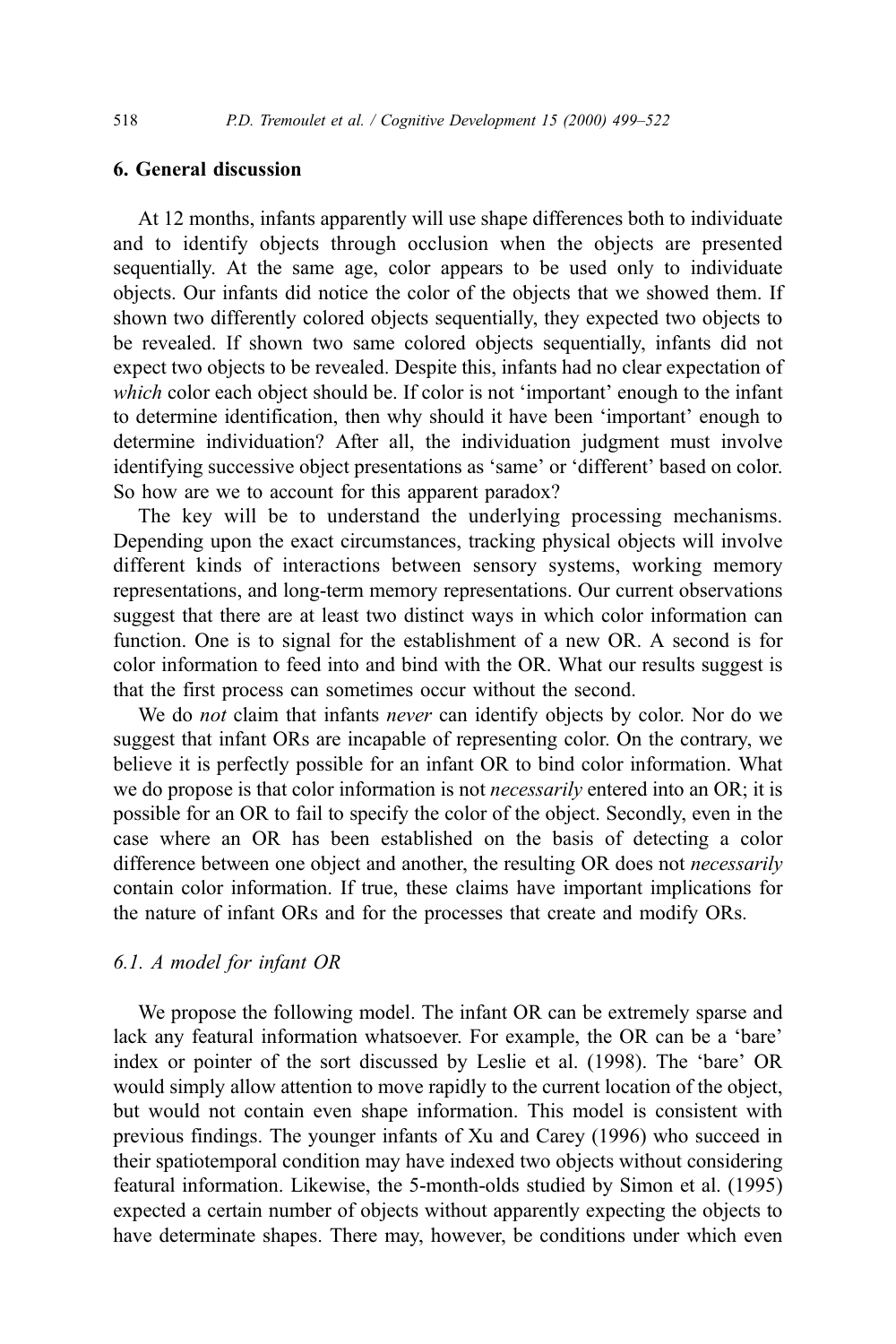young babies will bind shape information (Wilcox, personal communication). Our results from Experiment 1 suggest that by 12 months, infants routinely bind shape information to the OR.

We turn now to consider how this model accounts for our color results. Wilcox (1999) reports that infants individuate by shape before they individuate by color. It may be that a similar pattern also applies to identification, but at older ages. That is, our 12-month-olds may be individuating by both shape and color, and identifying by shape but not yet by color. Below, we spell out this possibility in detail.

The first time our infants see a red disk emerging from behind the screen, its initial appearance triggers the establishment of a new OR. At the same time, activity in the visual system registers its color. The disk goes back behind the screen. When the green disk subsequently emerges, its color is detected as novel. A 'novelty signal' leads to the establishment of a new OR. Now the infant has two active ORs. When the red disk appears for a second time, its color is already registered and thus, there is no novelty signal to generate a third OR. When the screen is removed, the infant attempts to match objects to ORs. If a match is made, looking times will be shorter than if a match is not made. If color information has not been incorporated into the OR, then color will not be an issue in matching. Thus, if the infant has set up two ORs on the basis of seeing a red disk followed by a green disk, and then is shown two red disks when the screen is removed, he will be able to match both ORs because there are two objects. The fact that both objects are red will not matter because the infant is not searching for a green object or a red object. However, if the infant has been familiarized to identical red disks shown sequentially one at a time, then only a single OR will have been established. In this case, if the screen reveals two red disks, only one OR will find a match, while the second object will be unrepresented or 'unexpected,' leading to longer looking times.

In support of the above account, we found a clear effect of color on individuation (Experiment 3). However, across three experiments, we found no significant effects of color on identification. While estimates of its effect size ranged from 0.4% to 6.3% of the variance, we are inclined, on the whole, to dismiss the effect. However, we remain open to the possibility that color may have a small effect on identification and that its effect is additive with its effect on individuation. Our model can accommodate this possibility in one of (at least) three ways. The first possibility is that when a color feature triggers an OR, it is routinely bound to the OR; however, it then decays much more rapidly than the OR itself. This leaves the OR without color information.

The second possibility is that, despite rapid decay, the color feature was available long enough between object presentations to produce individuation, but not long enough between object occlusion and screen removal to allow identification of both objects. During familiarization, there was a period of about 1 s between presentations of the green and the red objects. Perhaps, infants remembered color for about 1 s, allowing them to note that the second object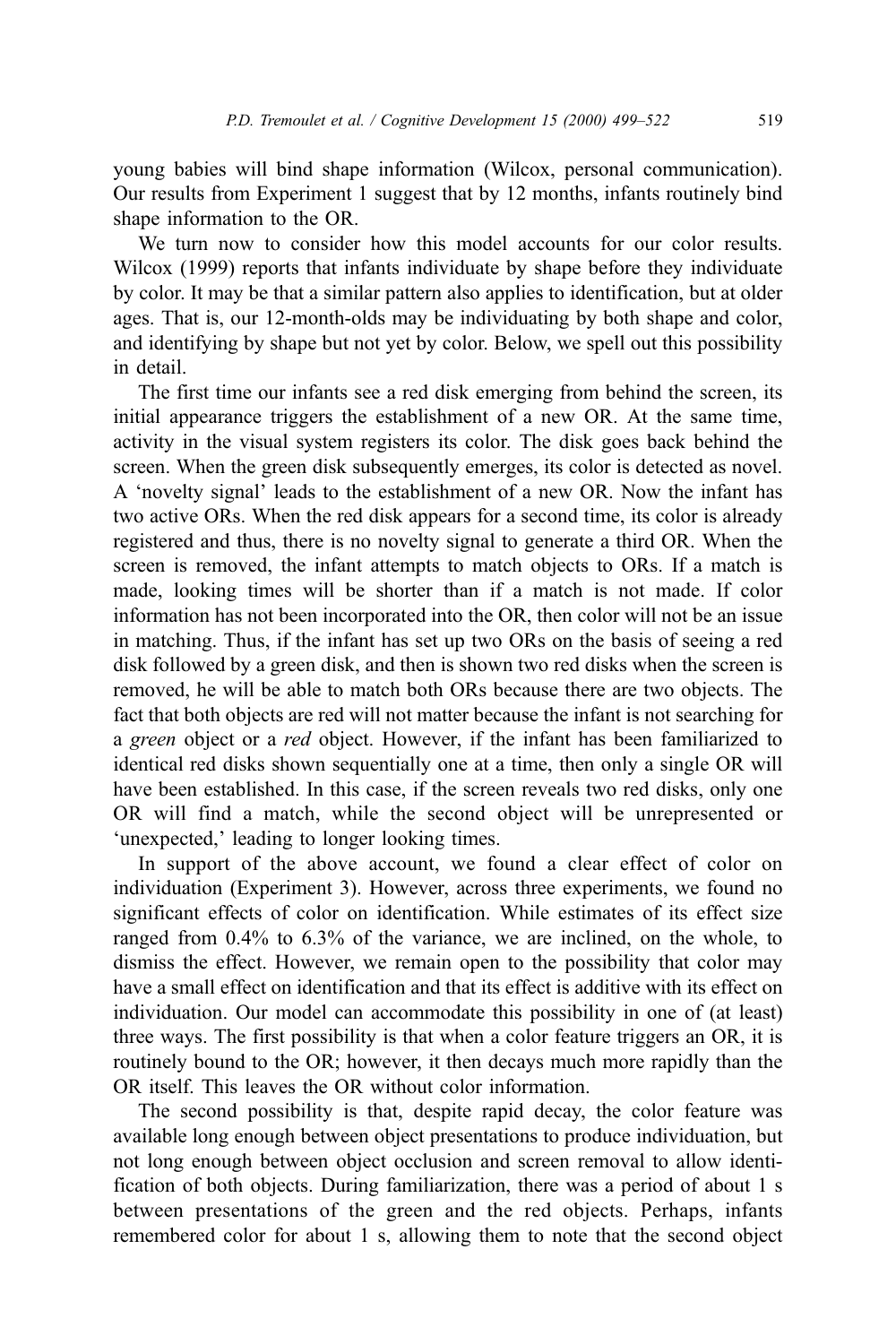presented was different from the first. During test, however, the time between the occlusion of the *first* object and the removal of the screen was about 2 s in Experiment 4 and about 4 s in Experiments 2 and 3. Perhaps, this delay was too long for them to remember the color and therefore to notice the change. Two things argue against this possibility. First, infants would have to remember the color of the second object (occluded for 1 s) during test and have noticed when *its* color was changed. However, there was no effect of changing color of last vs. first hidden object. Second, to effectively individuate by color, infants would have remembered color between each *representation* of the same object — about  $4 s$   $-$  and not just between presentations of different objects.

The third possibility is that there is a nonzero probability that color information gets bound to the OR; however, this probability is substantially lower than the probability that a color signal will trigger an OR. Therefore, infants will often have an OR created by a novel color signal that does not contain information about color.

Why shape and color (and other kinds of information) should enter the OR differently is an interesting question for future research. Plausibly, shape information is more important than color for recognizing object kind and this may play a role in directing attention to shape.

#### 6.2. Investigating identification and the OR

Leslie et al. (1998) have highlighted parallels in the literature on adult visual attention to the present distinction between individuation and identification. It remains to be seen how far such a distinction is relevant to the infant's object concept. The studies reported here are a first step. The issue can be explored further by extending individuation studies to include identification.

There are at least three possible patterns of relation between individuation and identification that future studies might reveal. First, a given type of property information may fail to influence the establishment of ORs because it lacks salience or is not attended. In this case, it would not be surprising if the information does not bind to the OR.

Another possibility is that a given type of property information may influence both individuation and identification. Many accounts make the commonsense assumption we discussed earlier that information that triggers an OR will automatically be included in the OR. This assumption may not be essential to some of these accounts (e.g., Wilcox, 1999). However, this assumption seems to be demanded by Xu and Carey's (1996) sortal theory of infant OR. The sortal theory states that a sortal concept provides criteria for individuation and identification. These have to be the same criteria because individuation judgments and identity judgments are not logically independent. Therefore, if the OR is a sortal representation, it seems there should be no dissociation between information used to individuate and information used to identify an object.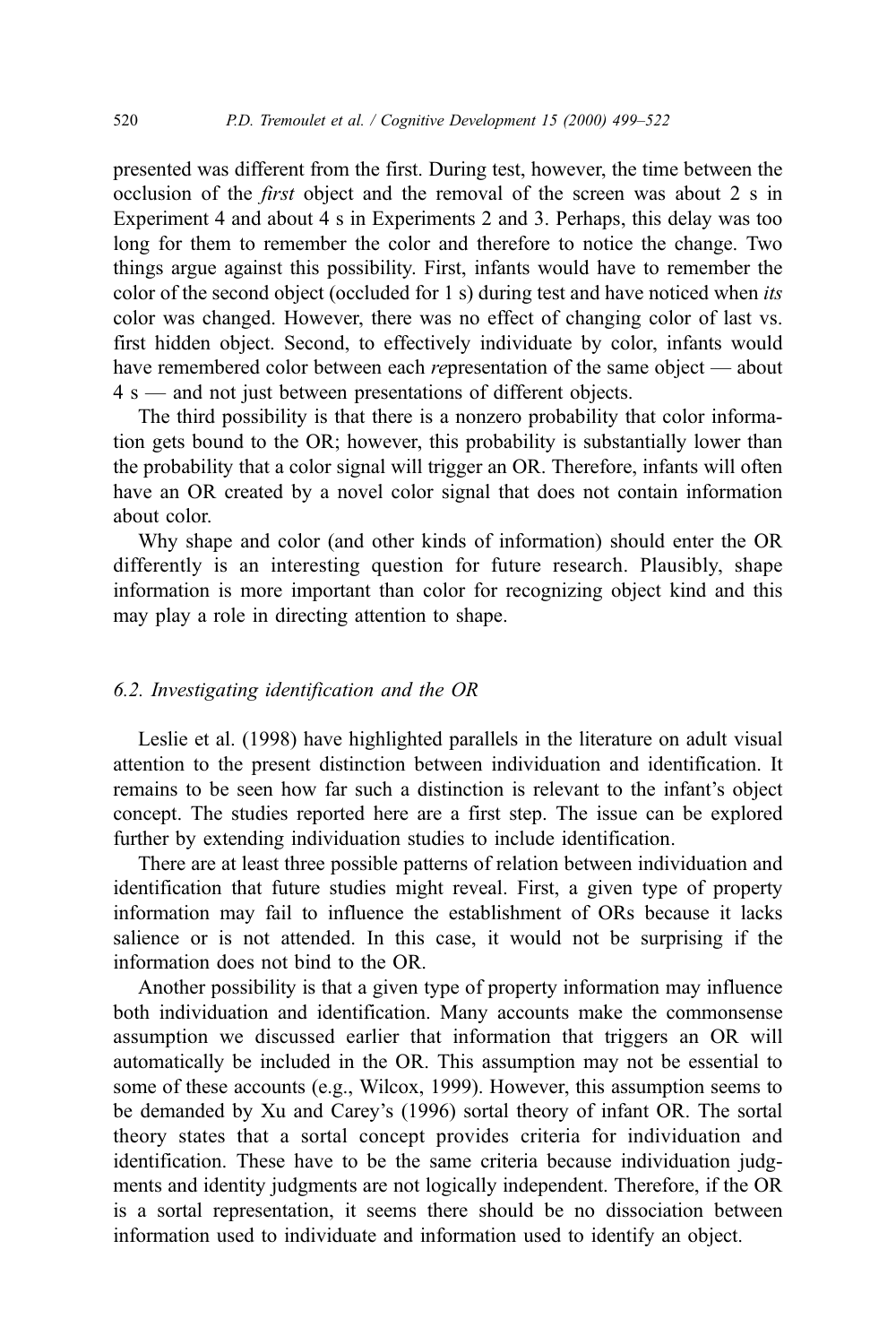Finally, there is the third possibility that we have proposed here in which information may play distinct roles in individuation and identification. According to our proposal, individuation is easier than identification.

By studying the relationship between individuation and identification, we can address questions regarding the nature and variety of infant ORs as well as the processes that create and modify ORs.

#### **Acknowledgments**

We are grateful to Susan Carey, Fei Xu, Renee Baillargeon, Zenon Pylyshyn, Brian Scholl, Jerry Fodor, Bela Julesz, Elizabeth Spelke, and Ann Treisman for helpful discussions and to Jacob Feldman, Greg Rouen, Zsuzsa Kaldy, Patrick Cavanagh, and Eileen Kowler for discussion and comments on earlier drafts, and to two anonymous reviewers. This research was supported by NSF grant nos. SBR-9616342 and BCS-0079917 awarded to A.M.L.

#### **References**

- Baillargeon, R. (1986). Representing the existence and the location of hidden objects: object permanence in 6- and 8-month-old infants. Cognition, 23, 21-41.
- Baillargeon, R. (1987). Young infants' reasoning about the physical and spatial properties of a hidden object. Cognitive Development, 2, 179-200.
- Baillargeon, R., Spelke, E. S., & Wasserman, S. (1985). Object permanence in five-month-old infants. Cognition, 20, 191-208.
- Bornstein, M. H., Kessen, W., & Weiskopf, S. (1976). The categories of hue in infancy. Science, 191,  $201 - 202$ .
- Coldren, J. T., & Colombo, J. (1994). The nature and processes of preverbal learning: implications from nine-month-old infants' discrimination problem solving. Monographs of the Society for Research in Child Development, 59 (4),  $1-74$  (Serial No. 241).
- Kahneman, D., Treisman, A., & Gibbs, B. J. (1992). The reviewing of object files: object-specific integration of information. Cognitive Psychology, 24, 175-219.
- Kellman, P. J., & Spelke, E. S. (1983). Perception of partly occluded objects in infancy. Cognitive Psychology, 15, 483-524.
- Leslie, A. M., & Keeble, S. (1987). Do six-month-old infants perceive causality? Cognition, 25,  $265 - 288.$
- Leslie, A. M., Xu, F., Tremoulet, P., & Scholl, B. (1998). Indexing and the object concept: developing 'what' and 'where' systems. Trends in Cognitive Sciences, 2, 10-18.
- Mandler, J. M. (1992). How to build a baby, II: Conceptual Primitives. Psychological Review, 99,  $587 - 604.$
- Piaget, J. (1955). The child's construction of reality. London: Routledge & Kegan Paul.
- Pylyshyn, Z. W. (1989). The role of location indexes in spatial perception: a sketch of the FINST spatial index model. Cognition, 32, 65-97.
- Pylyshyn, Z. W. (1994). Some primitive mechanisms of spatial attention. Cognition, 50, 363-384.
- Sagi, D., & Julesz, B. (1985). 'Where' and 'what' in vision. Science, 228, 1217-1219.
- Scholl, B. J., & Leslie, A. M. (1999). Explaining the infant's object concept: beyond the perception/ cognition dichotomy. In: Lepore E., & Pylyshyn Z. (Eds.), What is cognitive science? (pp. 26–73). Oxford: Blackwell.